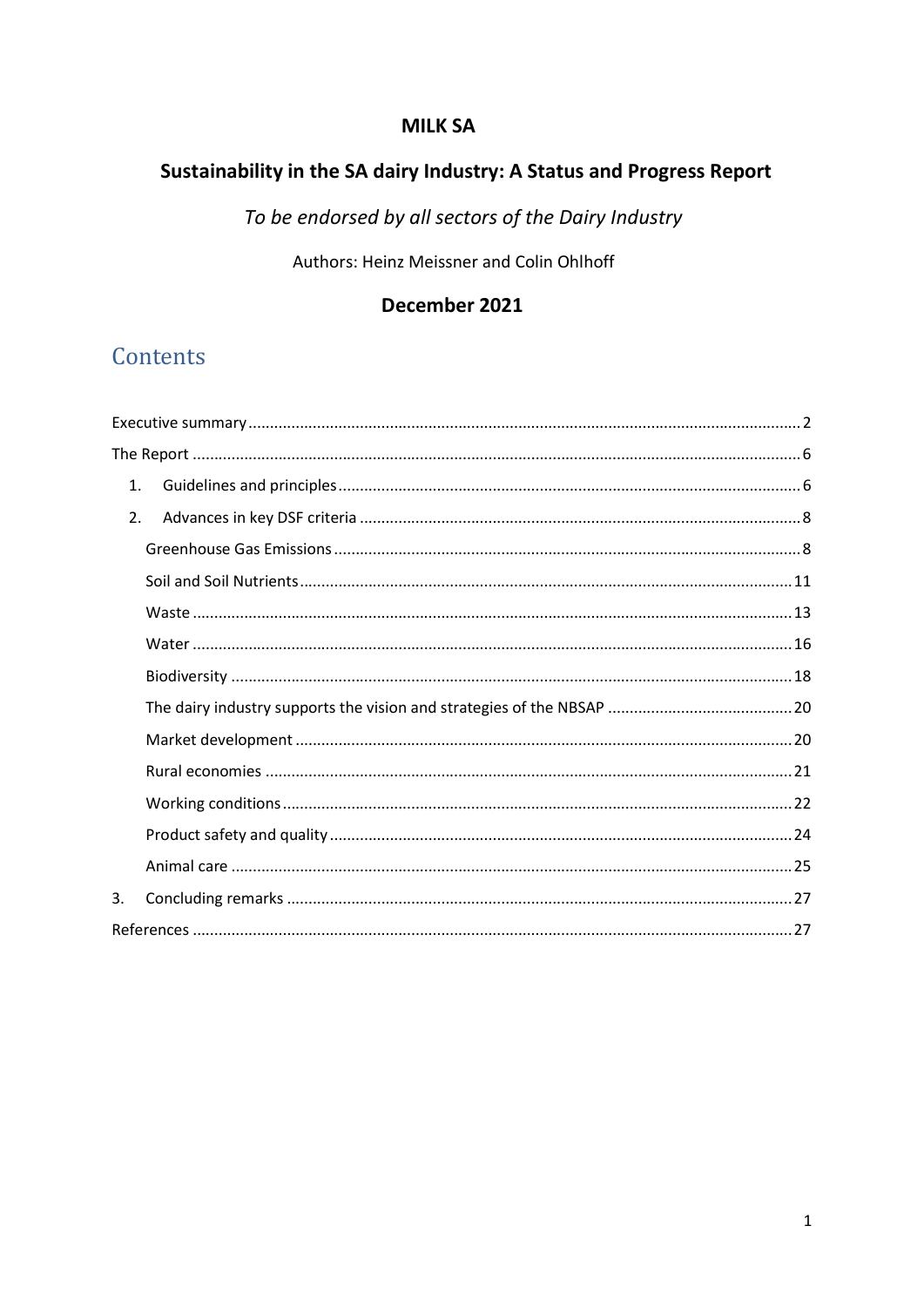## Executive summary

The overall purpose and goal of the dairy industry is to provide nutritious food to the population in an economic, social and environmental friendly way.

The report on sustainability is structured according to the FAO-IDF Dairy Declaration of Rotterdam (DDoR) and the Dairy Sustainability Framework (DSF), which endorses the UN 2030 Agenda for Sustainable Development and provides guidelines for sustainable development. The report in particular pays attention to (1) environmental integrity as it pertains to greenhouse gas (GHG) emissions, soil health and nutrient supply, waste management, water quality and quantity, and biodiversity; (2) socio-economics in terms of market development, rural stability and farm worker conditions; (3) dairy product quality and safety, and (4) animal care.

Previously, measurements indicated CH<sub>4</sub> (methane) emissions of dairy cattle to be 179 Gg/annum, whereas the total of all livestock in the country was 1327 Gg/annum. Recent SA updates for total livestock ruminants show CH4 numbers of 1301 Gg/annum and 123 Gg /annum (or 3444 Gg/annum  $CO<sub>2</sub>$  equivalent) for dairy cattle respectively in a publication in 2017. Accepting that the calculation error is relatively large, it does appear that enteric emissions of dairy cows have declined; increased efficiency possibly being one of the reasons. This equates to 1.2 to 1.4 kg  $CO<sub>2</sub>$  eq/kg milk, which compares favourably with some prominent dairy producing countries.

A further development which affects the calculations needs to be mentioned. The accepted global warming potential (GWP) of CH4 as determined by the International Panel for Climate Change (IPCC) of the UN is 28 times that of  $CO<sub>2</sub>$ . Recently, the IPCC GWP number was challenged on account of the fact that the staying time in the atmosphere of  $CH<sub>4</sub>$  is much shorter than that of CO2. The new calculation over a finite period of 20 years indicates a GWP of only 8. Accepting this principle, enteric CH4 emissions of dairy cattle in SA equate to a mere 984 Gg CO<sub>2</sub> eq/annum. At this stage though, the change has not yet been implemented and therefore further calculations remain at the IPCC accepted number.

Since 1990, the number of cows in South Africa has declined by 24 % while total milk production has increased by 56 %. This implies that efficiency has improved, whereas GHG emissions, waste and water use per unit product have declined. A more effective way of reducing GHG is to sequester atmospheric  $CO<sub>2</sub>$  into soils which can be achieved with regenerative and conservation driven agriculture methods. These methods can also improve soil quality and carbon stocks substantially. In an experiment on soil analysis from Swellendam to Humansdorp, soils from kikuyu-ryegrass systems and shallow tilled soils recorded carbon contents of 50.3 kg C/m<sup>3</sup> and 54.3 kg C/m<sup>3</sup> respectively, vs only 34.6 kg C/m<sup>3</sup> for deep tilled (conventional) soils. In the Tsitsikamma it has been shown that carbon sequestration can nullify GHG emissions although much work is still required on many farms.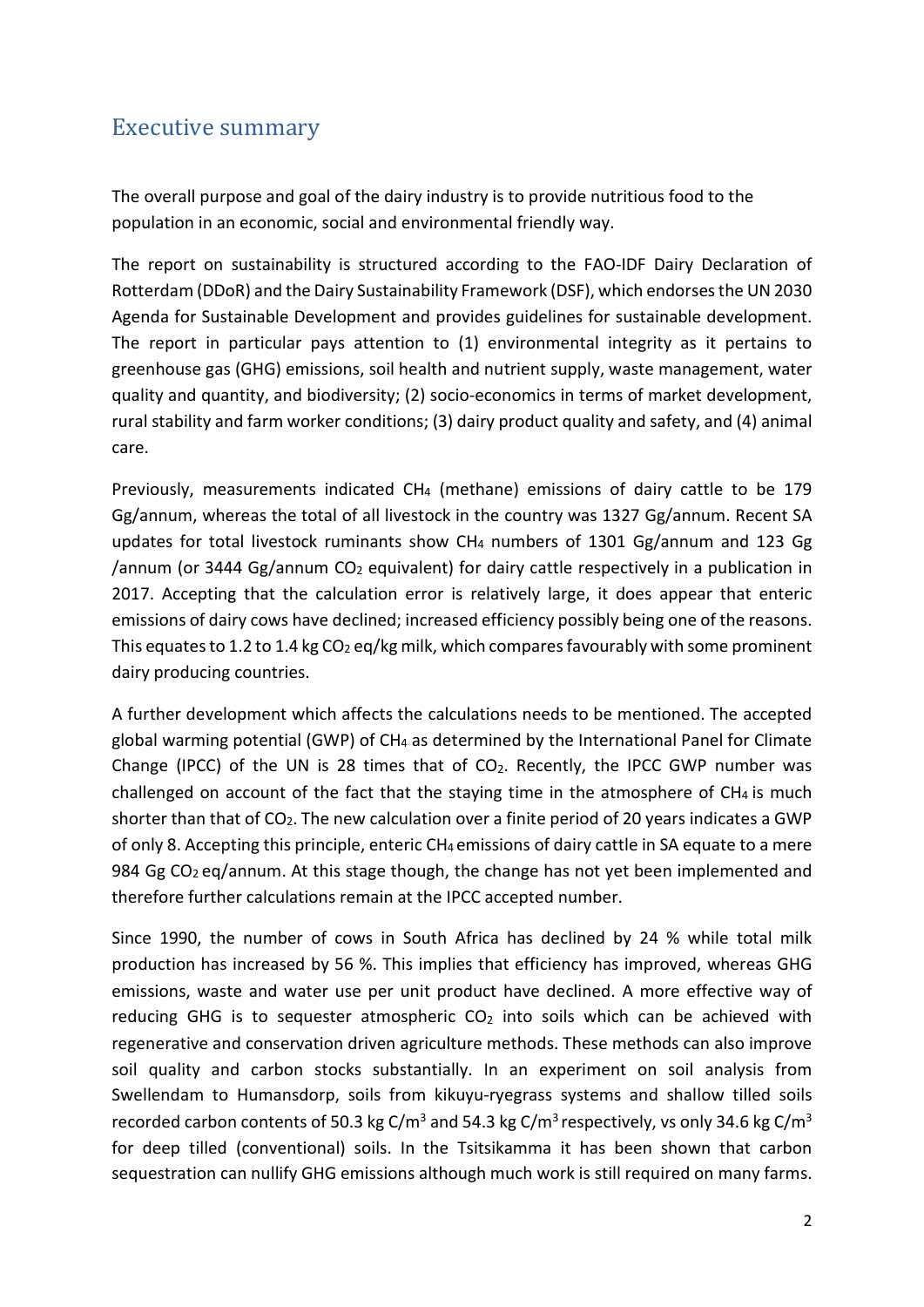Healthy soils support proliferation of soil microbes and nutrient cycling, in turn supporting sustainable production and reduced costs associated with fertilizer application. Generally, an improvement of 1% carbon in the upper 30 cm soil will coincide with atmospheric N fixation of 25 kg. If soil health is also improved, turnover will increase and more  $NH_4$  –N which results from chemical fertilizer, and otherwise will be converted into the GHG  $N_2O$ , can be utilized to the benefit of plant growth. The N and P use efficiency on pastures in the Eastern Cape was 29 and 36% respectively which compares favourably with figures elsewhere in the world. It should be noted that the variation from farm to farm and area to area is substantial (in the vicinity of seven-fold), which suggests that further input into research, extension and training is required.

Waste is of concern from pre-farm gate through to dairy processing plants. Most dairy farms have waste disposal and sewage systems that allow them to use the solids as fertilizers and the water either in irrigation or to recycle for cleaning. Some of the large dairy processing companies have waste reduction and water cleaning operations, some of which generate  $CH<sub>4</sub>$ for electricity generation, whilst the purified water is recycled for cleaning operations. The best route for disposal or reuse of industrial waste depends on specific characteristics of the waste stream. In recent years there has been development in the ability of dairy processors to collect and harness the economic value of various waste streams, which ultimately also drives more environmentally sound methods of disposal. The threat which plastic pollution poses to the environment remains a topic of concern. South Africa is fortunate in that it has a fairly robust plastic recycling industry which contributes to the ability of dairy operations to divert this form of solid waste from landfill disposal sites. Cross-contamination of packaging with dairy product waste remains a limiting factor which can devalue the material before being received by recyclers. This highlights the need for efficient 'at source' separation of waste which has become a standard practice for dairy processors. Government is now also in the process of proposing stricter regulations with the introduction of the Extended Producer Responsibility (EPR) regulations. The aim is to encourage processors to shift their packaging materials to formats which are deemed 'more recyclable' and therefore hold a higher value in the post-consumer recycling market.

Water is a finite and vulnerable resource and must be dealt with responsibly, both as it applies to quantity and quality. Recent developments and initiatives around water in the South African Dairy Sector are steadily contributing towards creating a culture of circularity and sustainability. A water stewardship program has been introduced by the MPO in collaboration with the WWF-SA, encouraging innovative initiatives in water management, ecosystem protection, recycling, and effluent treatment in dairy factories. Participation by several processors and farmers in this initiative over the past year indicates that water is a growing concern in the sector and that the program has established a platform for knowledge-sharing. A second initiative is to develop best practice guidelines for determining aquatic and wetland buffer zones for dairy farms, and a third is to establish minimum water requirements of forage species. The latter aims to compare and calibrate different irrigation scheduling systems of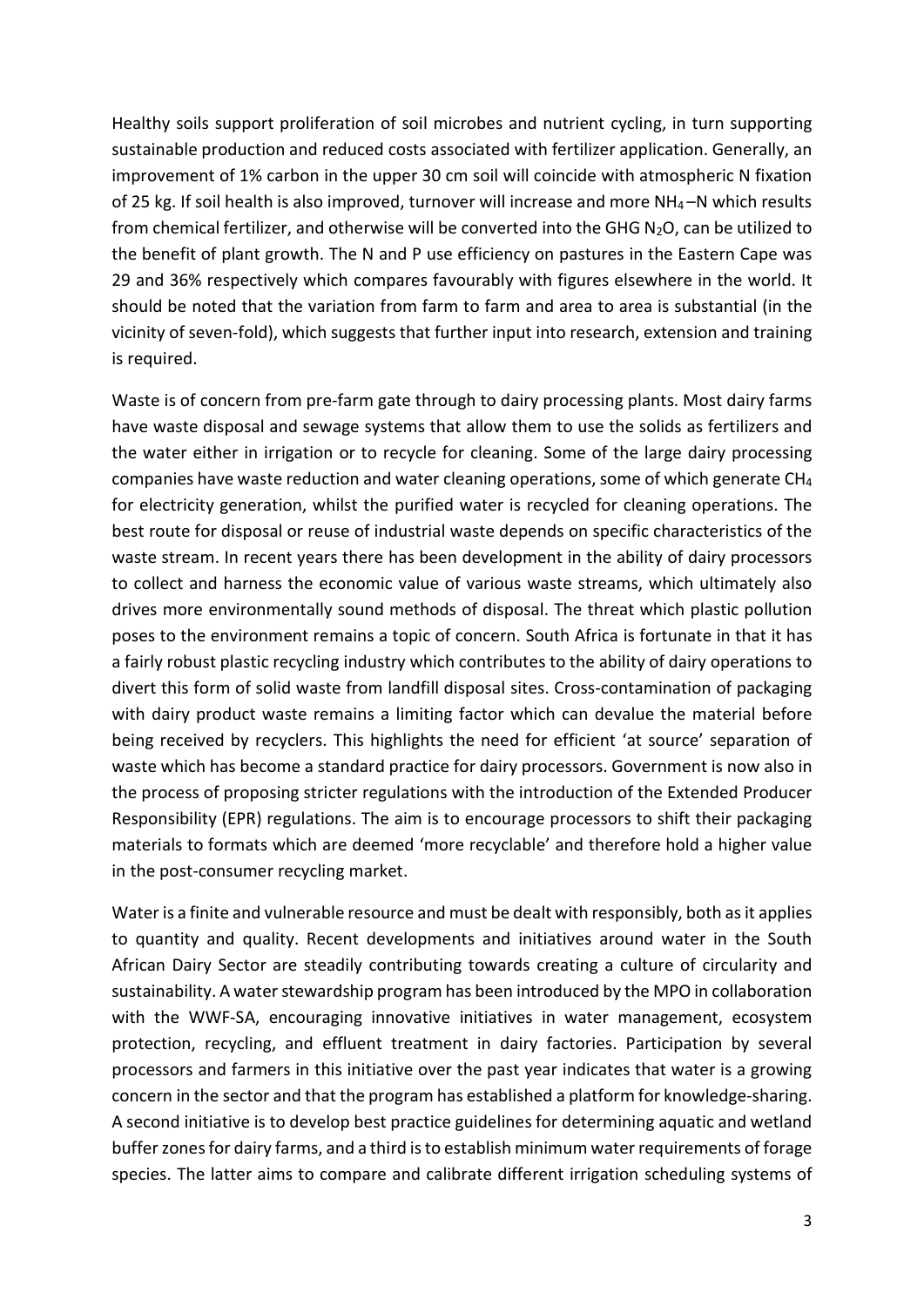different pasture mixes for various topographic, soil and climatic conditions under normal and restricted water conditions.

South Africa is a country with a rich endowment of natural resources, which include its biodiversity and ecosystems. The National Biodiversity Strategy and Action Plan (NBSAP) is responsible to fulfil the objectives of the Convention on Biological Diversity (CBD). With the adoption of the CBD's Strategic Plan for Biodiversity, the NBSAP has outlined a path to ensure that the management of biodiversity assets and ecological infrastructure continue to support South Africa's development path and play an important role in underpinning the economy. As the demand for agricultural products has increased, driven by the nutritional needs of a growing population, the importance of developing a biodiversity-based agricultural system to ensure future sustainability should be regarded as a key driver for the Industry. Dairy farms across South Africa have widely undertaken (although still not always to a formal extent, especially among smaller-scale farmers) to integrate biodiversity-conscious approaches in their businesses. The vast costs involved in repairing damaged soils are understood and therefore the benefits in monitoring soil health, structure, nutrients and biological activity are recognised. In general, therefore, the dairy industry supports the vision and strategies of the NBSAP.

The dairy industry in South Africa is one of the most deregulated industries in the world. The industry is not subject to any statutory intervention in the production and marketing of its products aimed at managing or influencing the supply and demand of unprocessed milk and dairy products, and it is not supported by government subsidies. A totally free and competitive dairy market prevails which creates a very dynamic industry that continuously adapts to the changing needs of consumers and industrial users. However, this results in other challenges which require sophisticated and continuous analyses of market signals and the collection of information, also from consumers. Consumers and dieticians are also trained and informed through a Consumer Education Project which has received accolades by the International Dairy Federation (IDF). Various important markets have been identified with the potential of serving as trading partners, with the Sub-Sahara African market perhaps being the most prominent, especially as an export market.

In rural development the core emphasis is to promote competitive, profitable, and sustainable existing black and new enterprises by contributing to the reduction of commercial venture constraints. One should also not underestimate the value of milk production as a stimulus in rural development as it provides infrastructure, electricity, service delivery etc. The Milk SA initiative is aligned with the South African developmental priorities, namely food security, poverty reduction, promoting equitable economic transformation and contributing to general economic development and growth. Skills and knowledge development are supported by Milk SA to ensure the continuation of an appropriate skills and knowledge dispensation. In the context of rural economy development, Milk SA's Skills & Knowledge Development Program supports training at new and black-owned dairy enterprises. However,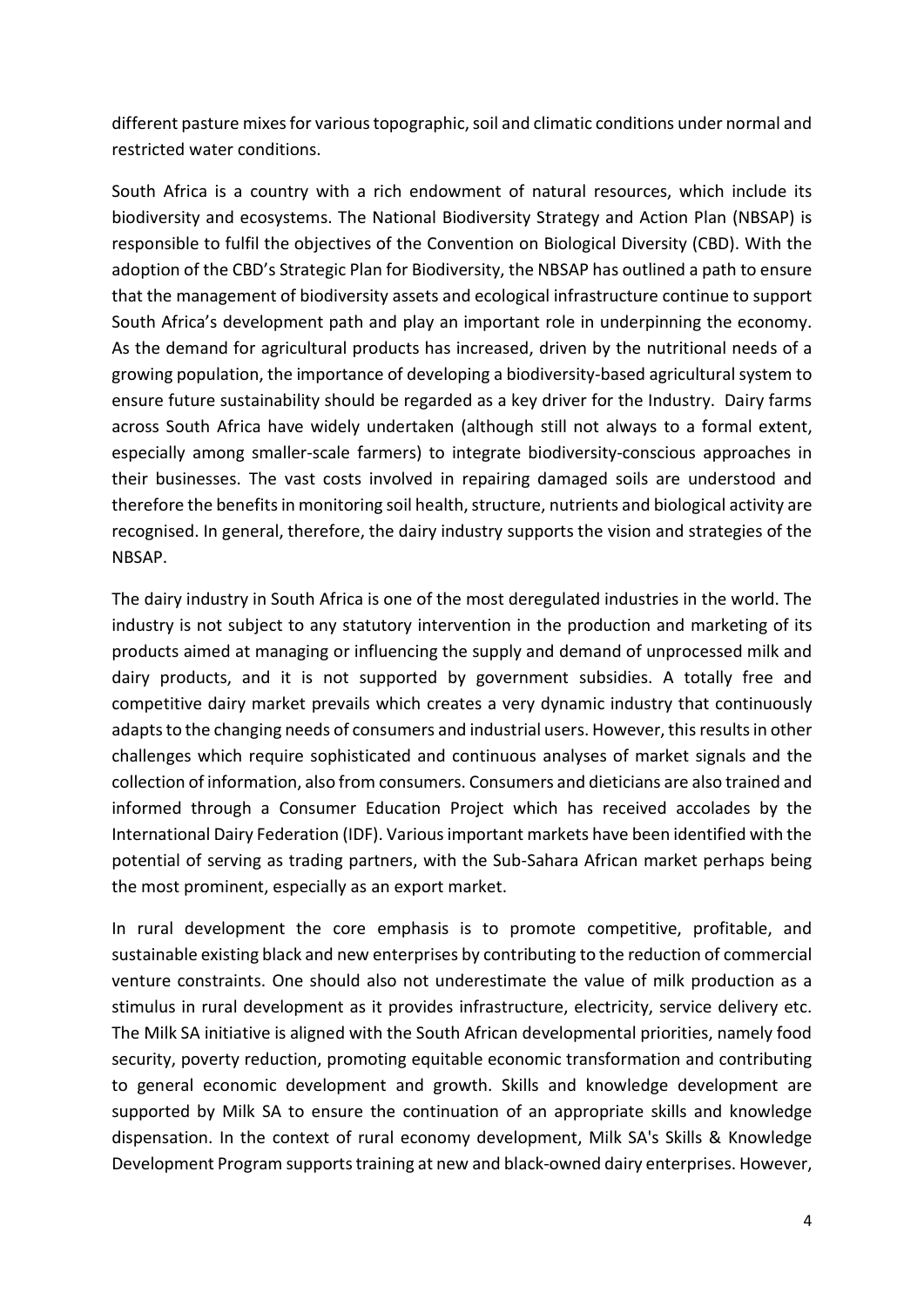the rural dairy economy is of course not only supported by the organized dairy industry through Milk SA, but also by several provincial departments associated with agriculture which drive entrepreneurial programs and training. There is a need to measure the impact of training in the formal and informal markets. This coincides with a need to measure the impact of subsistence/smallholder dairy farming on the rural economy. Such an initiative could provide a measure of success of general empowerment. The training and development initiative is therefore well served.

Working conditions in the Dairy Industry, as in other industries, are informed by several Acts associated with the Bill of Rights of the National Constitution. These provide regulations and guidelines for the right of freedom of association of both the employer and employee, the protection of employers and those seeking employment, the protection of the rights of employees, the organizational rights of employees such as access to the workplace by a representative of the trade union, collective bargaining rights, the right of employees to strike and the right of an employer's recourse to lockout, unfair dismissal and unfair labour practices. Employers in the dairy industry should commit themselves to the following, if they have not done so already:

- Comply with the conditions legislated for fair labour practice.
- Contribute to employee unemployment benefits.
- Contribute to the skills development of employees.
- Provide for compensation of death or disablement resulting from occupational activities.
- Provide for the safety and health of the employees at work.
- Uphold the rights of labour tenants and farm occupiers to reside on land and to acquire land where appropriate.
- Ensure that recreational areas on the farm are available.
- Participate in actions towards establishment of a sustainable local economy.

In terms of product quality and safety, the dairy quality and safety initiatives of Milk SA are the responsibility of the Dairy Standard Agency (DSA), a non-profit company established by the industry. The DSA monitors and supports procedures to ensure product compliance with product composition and food safety standards. Promotion of compliance with standards relating to milk and other dairy products is a demanding and multi-dimensional task which the DSA fulfils. Complexity through regulations relating to product composition, food safety, animal health, animal feed, milking parlours, transportation of milk, processing plants and storage, all of which are regulated by different Acts (also managed in different government departments), requires careful monitoring. In terms of its mandate the DSA has progressively moved to a landscape where today it is well-recognised by the respective government bodies, the organised primary and secondary dairy industry and other stakeholders, for example national consumer bodies and the retail sector. The DSA has the capacity to maintain successful milk and dairy product monitoring programs; maintain a remedial action program for regular contraveners of legal standards; identify non-conformances in the industry in respect of milk and other dairy products; and maintain an effective communication program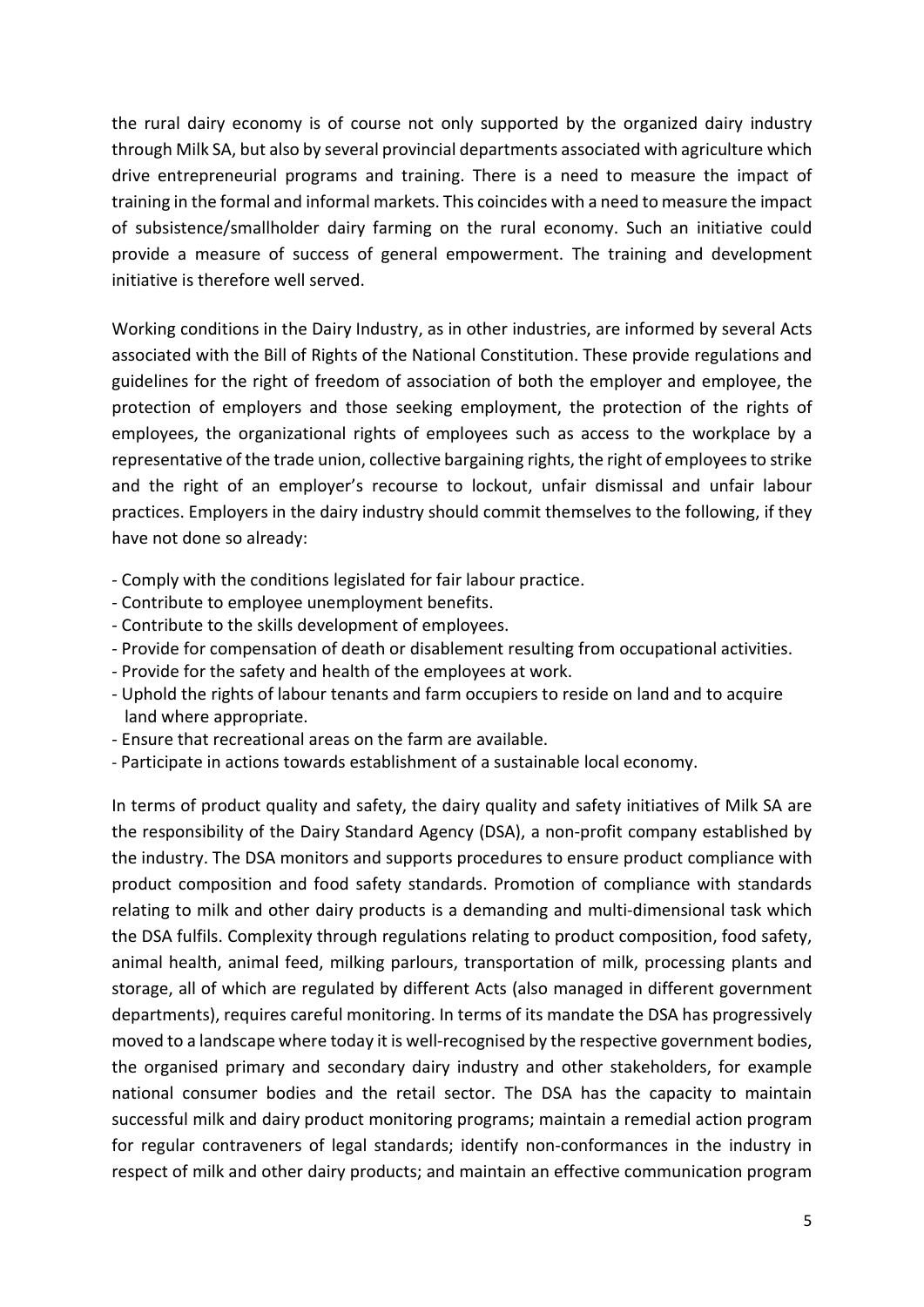with all stakeholders concerned. The lack of a harmonised (standardised) system at national level for the calibration of laboratory instruments for the measurement of fat, protein, lactose, milk urea nitrogen, somatic cell count, and other quality parameters of milk, also created a need for the DSA to initiate a national independent laboratory service. Expansion to the services and tests provided by the DSA are continuously evaluated. To that effect methods of analyses need to be developed or compared, a recent example being a comparison of methods to determine antibiotic and other residues in milk.

Animal care in the DSF criteria is only defined in the context of welfare. However, health and production are also components of animal care, with the different components influencing one another. From a scientific and farmer perspective, an animal is in a good state of welfare if it is healthy, comfortable, well-nourished, safe, relatively able to express its innate behaviour, and not suffering from negative states such as pain, fear and distress. Good animal welfare requires amongst other disease prevention and veterinary treatment, appropriate shelter, management, nutrition, humane handling, transport and eventually, humane slaughter. The dairy industry is committed to the implementation of best practices to ensure animal welfare. As a member of the IDF and by consulting the IDF's Guide to Good Animal Welfare in Dairy Production and the SABS SANS 1694 guide for dairy cattle welfare, the DSA with the assistance of other stakeholders has developed auditable criteria to measure compliance with relevant animal welfare standards. The purpose is to assist farmers in the process of risk identification, to evaluate the risks, and to implement management practises which can improve welfare. In animal health, research programs are running to control and prevent mastitis, liver fluke infestation and hoof health. The focus is on prevention and alternative treatment to limit the use of antibiotics and drugs. New developments include the control of brucellosis, facial eczema and the cryptosporidiosis influence on calf mortality.

In conclusion, the Dairy Industry has recorded significant progress in most of the sustainability goals as defined in the DDoR and the DSF. It should be recognised that this is an endeavour which requires continuous attention through research, monitoring and training, and ultimately adoption by all role players across the dairy value-chain in South Africa. Several programs have therefore been documented. The report should be viewed as dynamic and shall be updated regularly to reflect changes in the industry as additional information becomes available and new initiatives are developed. An Addendum to the document shows the structure, functions, programs and responsibilities of the organised dairy industry.

## The Report

## 1. Guidelines and principles

The South African (SA) dairy Industry is a signatory to the FAO-IDF Dairy Declaration of Rotterdam<sup>1</sup> which endorses the UN 2030 Agenda for Sustainable Development<sup>2</sup> in so far as it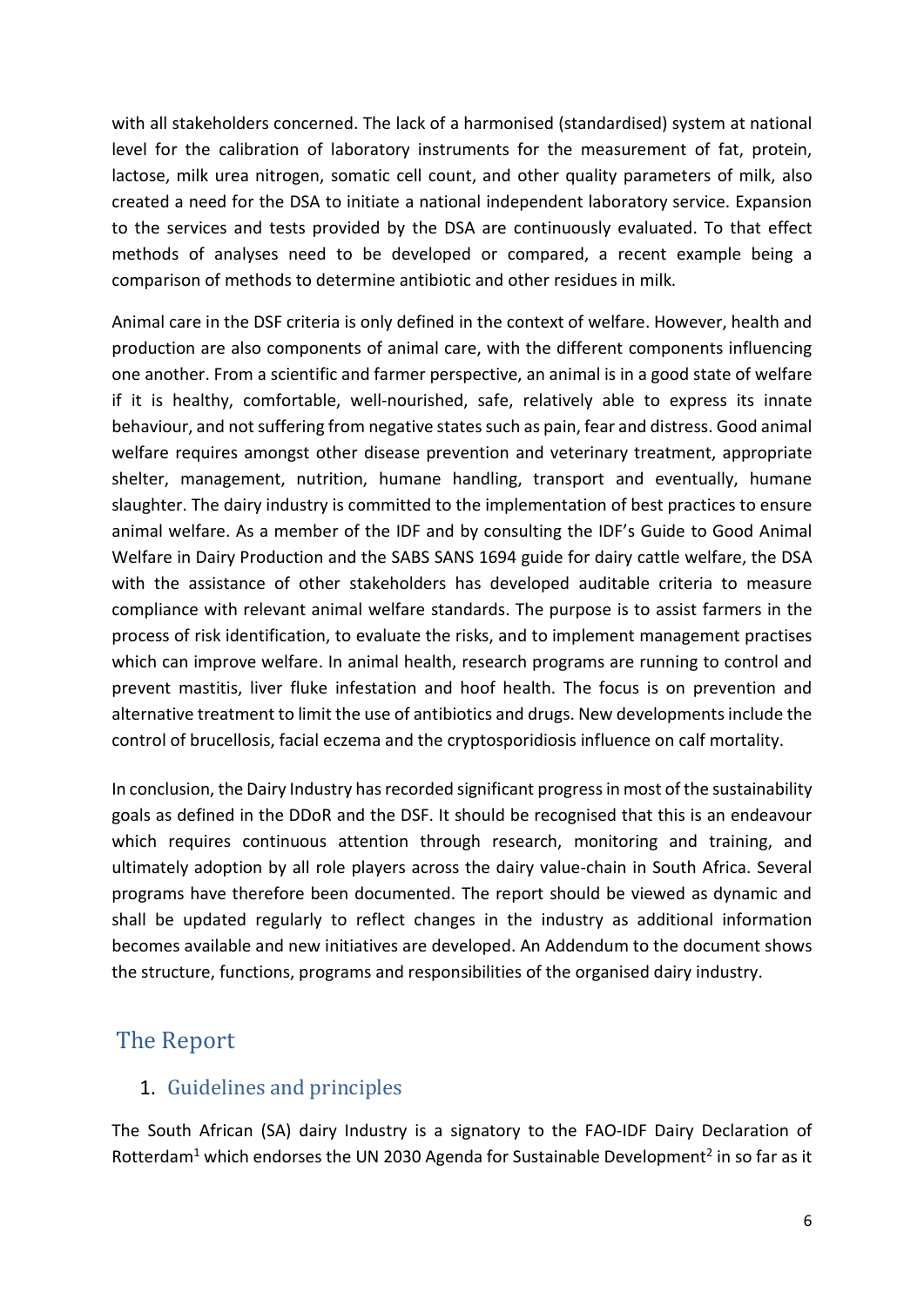guides sustainable development from a social, environmental, economic and health perspective. The Declaration highlights the following:

- The vital role of dairy for food security and poverty reduction and the important livelihood and development opportunities for family farmers, small holders and pastoralists.
- The critical contribution the industry makes toward ensuring balanced, nutritious and healthy foods, countries' economies, income and employment; in the management of terrestrial ecosystems, and the need to address environmental degradation, climate change and biodiversity.
- The diversity of dairy production systems and dairy breeds, contexts and priorities.
- The need for continuous and open dialogue and joint actions at all levels.

The SA dairy industry is a member of the Dairy Sustainability Framework (DSF)<sup>3</sup> whose vision aligns with the Rotterdam Declaration, and states that it is: "A vibrant dairy sector committed to continuously improving its ability to provide safe and nutritious products from healthy cattle, while preserving natural resources and ensuring decent livelihoods across the industry". The DSF focuses on 11 key globally accepted dairy sustainability criteria. Each criterion has an indicator on which the DSF reports on an aggregated basis for the global dairy value chain. The criteria with their respective goals are:

- Greenhouse gas emissions (GHG): GHG emissions across the full value chain are quantified and reduced through all economically viable mechanisms.
- Soil nutrients: Nutrient application is managed to minimize impacts on water and air, while maintaining and enhancing soil quality.
- Waste: Waste generation is minimized and, where unavoidable, waste is re-used and recycled.
- Water: Water availability, as well as water quality, is managed responsibly throughout the dairy value chain.
- Soil: Soil quality and retention is proactively managed and enhanced to ensure optimal productivity.
- Biodiversity: Direct and indirect biodiversity risks and opportunities are understood, and strategies to maintain or enhance it are established.
- Market development: Participants along the dairy value chain are able to build economically viable businesses through the development of transparent and effective markets.
- Rural economies: The dairy sector contributes to the resilience and economic viability of farmers and rural communities.
- Working conditions: Across the dairy value chain, workers operate in a safe environment, and their rights are respected and promoted.
- Product safety & quality: The integrity and transparency of the dairy supply chain is safeguarded, so as to ensure the optimal nutrition, quality and safety of products.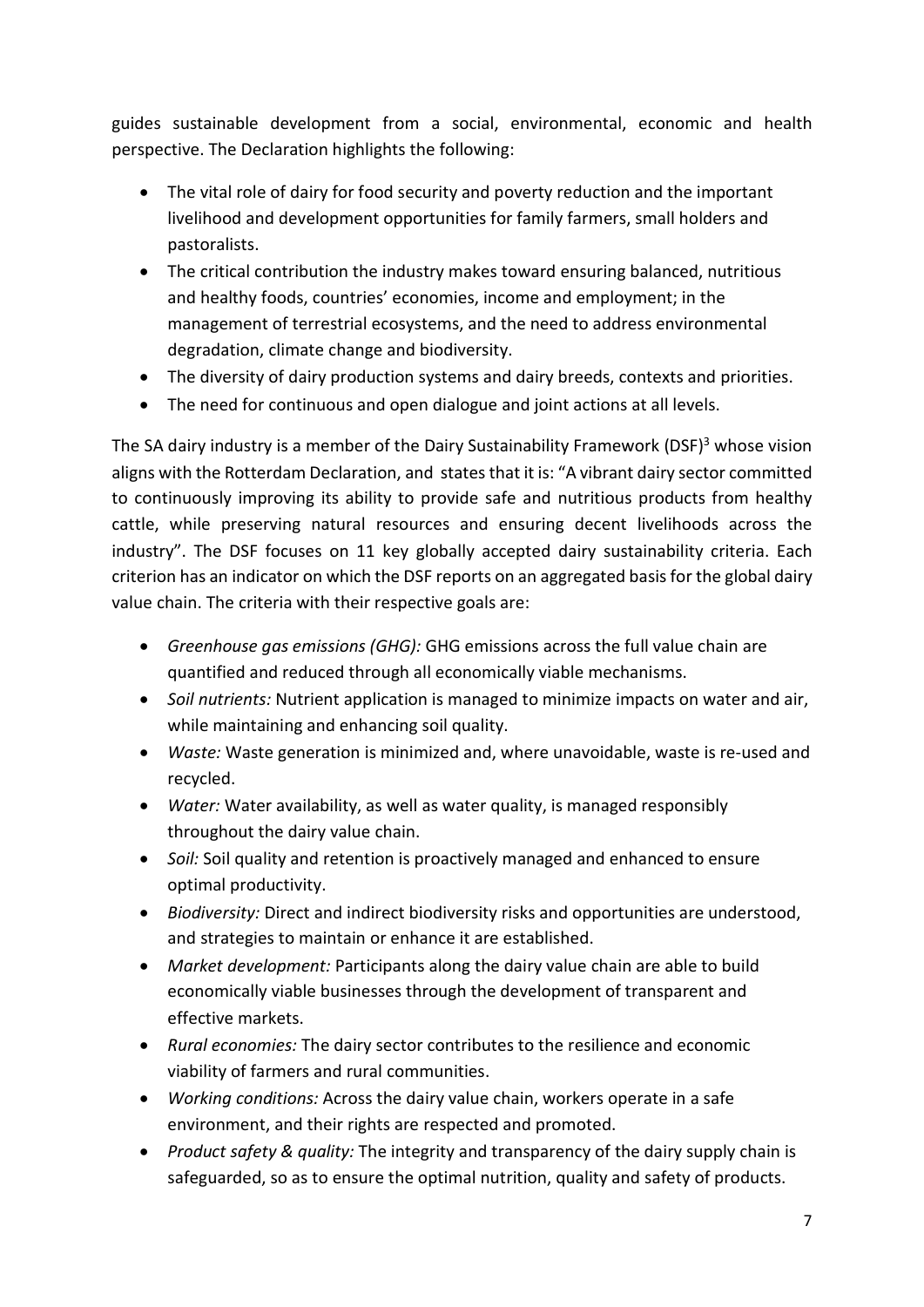Animal care: Dairy animals are treated with care and are free from hunger and thirst, discomfort, pain, injury and disease, fear and distress, and are able to engage in relatively normal patterns of animal behaviour.

The status of the SA dairy industry and the progress made are provided according to the 11 DSF criteria.

## 2. Advances in key DSF criteria

## Greenhouse Gas Emissions

Prelude: Plants when growing use carbon dioxide  $(CO<sub>2</sub>)$  from the atmosphere and nitrogen (N) from the soil and re-distribute it among different pools, including both above and belowground living biomass, dead residues and soil organic matter (stocks). The  $CO<sub>2</sub>$  and other greenhouse gases (GHG), such as methane (CH<sub>4</sub>) and nitrous oxide (N<sub>2</sub>O), are in turn released to the atmosphere by plant respiration, by decomposition of dead plant biomass and soil organic matter, and by combustion. Thus, there is a continuous flux in and out of pools. Anthropogenic activities (e.g. cultivation of croplands, deforestation, poor rangeland management and destroying wetlands/ecosystems) and changes in land use or cover (e.g. conversion of forest lands and grasslands to cropland and pasture) can cause additional changes to these natural stocks and fluxes. These agricultural activities lead to increased emission of  $CO<sub>2</sub>$  and non- $CO<sub>2</sub>$  emissions primarily from  $CH<sub>4</sub>$  from enteric fermentation in livestock and N2O from manure storage, agricultural soils (primarily chemical N fertilization) and biomass burning. The increase in GHG is associated with rising atmospheric temperature with already experienced profound climatic alterations with mostly negative effects, such as increased flooding, droughts, wild fires, early frosts and frequency and intensity of severe weather events, across the globe, also in South Africa. To counteract these negative effects GHG emissions of agriculture and all other sectors must be reduced, preferably to preindustrial levels.

Status of GHG knowledge: The 2016 Government accepted estimate of annual GHG of all cattle in SA is 35.4 million ton (Mt)  $CO<sub>2</sub>$  eq/annum<sup>4</sup> and of dairy cattle per sé 3.72 Mt  $CO<sub>2</sub>$ eq/annum, or about 10.5% of all cattle emissions. Per kg of milk this figure amounts to about 1.2 to 1.4 kg  $CO<sub>2</sub>$  eq/kg milk which compares satisfactorily with numbers reported in Australia, Europe, the UK and the US<sup>5</sup>. From low to high it nevertheless illustrates the vast potential in mitigation, which in this case largely reflects the amount of milk produced per unit input, i.e. efficiency.

The main contributor to GHG emissions in ruminant livestock is enteric CH4. Previously, measurements indicated methane emissions of dairy cattle to be 179 Gg/annum, whereas the total of all livestock in the country was 1327 Gg/annum<sup>6</sup>. Recent SA updates for total livestock ruminants show CH4 numbers of 1301 Gg/annum and 123 Gg /annum for dairy cattle in a publication in 2017<sup>7</sup>. Accepting that the calculation error is relatively large, it does appear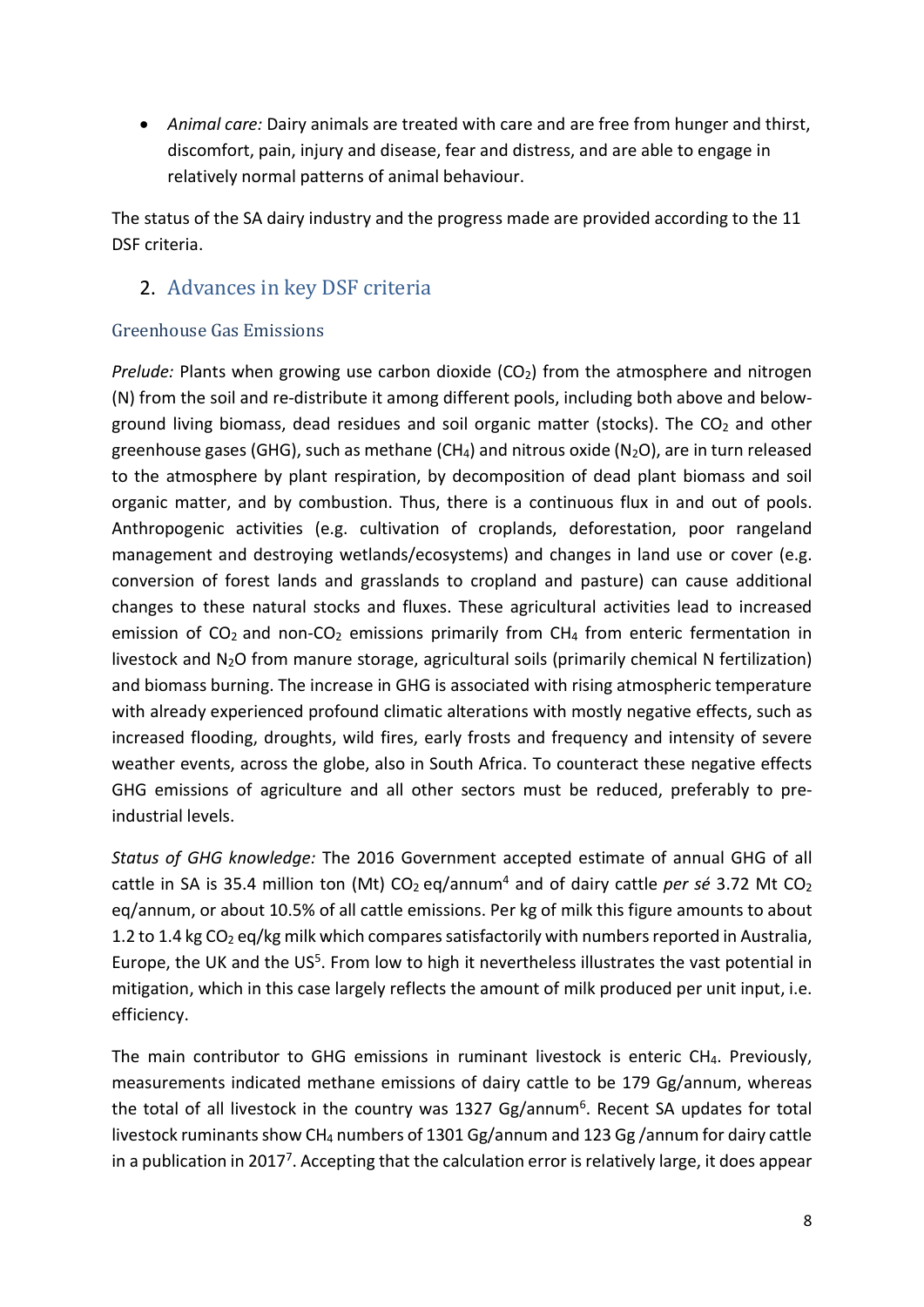that enteric emissions of dairy cows have declined; increased efficiency possibly being one of the reasons.

A further development which affects the calculations needs to be mentioned: The accepted global warming potential (GWP) of CH4 as determined by the International Panel for Climate Change (IPCC) of the UN is 28 times that of  $CO<sub>2</sub>$ , which implies that the per annum  $CO<sub>2</sub>$ equivalent number for dairy cattle equates to 3444 Gg. Recently, Physicists at Oxford University<sup>8,9</sup> challenged the IPCC GWP number on account of the fact that the staying time in the atmosphere of CH<sub>4</sub> is much shorter than that of CO<sub>2</sub>. Their calculation over a finite period of 20 years indicates a GWP of only 8 provided entry into the atmosphere of  $CH_4$  is not more than the previous 20 year period. Accepting this principle, enteric  $CH_4$  emissions of dairy cattle in SA equate to a mere 984 Gg  $CO<sub>2</sub>$  eq/annum. At this stage though, the change has not yet been implemented and therefore further calculations remain at the IPCC accepted number.

Using BFAP<sup>10</sup> and other models, baselines were projected towards 2050, which take into account growth in the sector and the food requirements of an increasing population. The 'business-as-usual' scenario projection indicates increases for Agriculture to 69.6 Mt  $CO<sub>2</sub>$ eq/annum and for livestock to 41.2 Mt  $CO<sub>2</sub>$  eq/annum by 2050, which is a 38 % increase, presumably about the same for milk production if milk production per cow and per unit input is not addressed. To that effect significant strides have been made in the commercial dairy sector: Since 1990, the number of dairy farms has declined by 92 % and the number of cows by 24 %, yet total milk production has increased by 56  $\frac{11}{1}$ . This, obviously, implies that not only GHG emissions but also waste and water use per unit product have declined to the benefit of sustainability.

In comprehensive studies on pasture based dairy systems in the south-eastern Cape area of SA, the measured GHG of respectively 1.39 kg  $CO<sub>2</sub>$  eq/kg ECM<sup>12</sup> and 1.30 kg  $CO<sub>2</sub>$  eq/kg ECM<sup>13</sup> were higher than an average of 1.00 kg  $CO<sub>2</sub>$  eq/kg ECM reported in a New Zealand study. In line with the discussion above, the most logical approach to mitigating the potential negative environmental impacts associated is to increase farm productivity and efficiency. An example of this is the association between purchased concentrates fed per kg milk produced and the environmental impact measures: More efficient feed conversion was associated with higher N use efficiency and lower GHG emissions. Another example of increased efficiency contributing to reduced environmental impacts is the association of these measures with milk production per hectare: Increased milk production per hectare was associated with higher N use efficiency and lower GHG emissions. Milk production was closely correlated to stocking rate which is logical as stocking rate and milk production per hectare are positively influenced by various practices which also contribute to higher N use efficiency and lower GHG emissions. These practices include rotational grazing management, improved genetic value of cows, increased weight of replacement heifers, improved health care of animals and more effective feeding practices.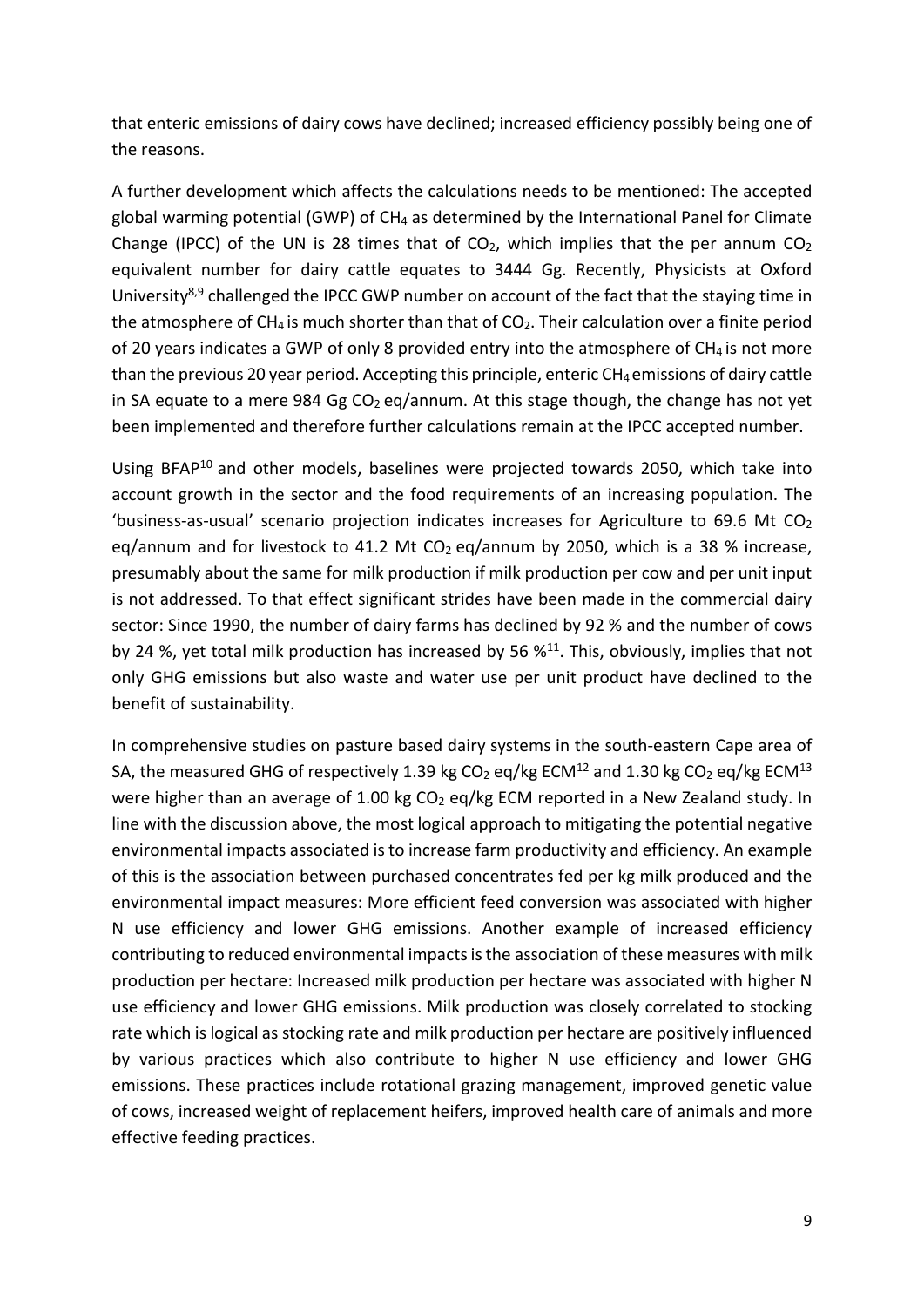A more effective way of reducing GHG is to sequester atmospheric  $CO<sub>2</sub>$  into plants and, in particular, into soils. Soils rich in organic carbon are associated with enhanced biodiversity, water cycling, agricultural productivity, and climate change mitigation and adaptation<sup>14</sup>. The global carbon pool in soils to a depth of 2 m is triple that of the atmosphere  $(2,000)$  billion tons (Bt) C compared to ~830 Bt C)<sup>15</sup>. In this context, both increases in soil organic carbon and protection against losses from this pool are important strategies to counteract  $CO<sub>2</sub>$ accumulation in the atmosphere. Management practices that raise soil organic carbon are furthermore largely low in cost compared to alternative greenhouse gas abatement<sup>16</sup>.

 Carbon sequestration into soils will be increased upon conversion of conventional till to notill farming, generally referred to as conservation agriculture (CA). Application of manures and other organic amendments is another significant strategy. Several long-term experiments in Europe have shown that the rate of soil organic carbon sequestration is greater with application of organic manures than with chemical fertilizers<sup>17</sup>. Furthermore, soils under diverse cropping systems generally have a higher soil organic carbon pool than those under monoculture. Work in this context is being undertaken in SA in general, but specifically also in dairy pastures, as discussed below.

On the south-eastern seaboard of SA milk production is primarily from cultivated pastures. Before 1990 monoculture pastures were conventionally established with deep tillage, resulting in deterioration of soil quality and loss of organic carbon. Since the late-nineties minimum tillage practices have been introduced, including at the time the successful pasture management system of kikuyu over-sown with ryegrass. This has improved soil quality and carbon was dramatically sequestered. In an experiment on soil analysis from Swellendam to Humansdorp<sup>18</sup>, soils from kikuyu-ryegrass systems and shallow tilled soils recorded carbon contents of 50.3 kg C/m<sup>3</sup> and 54.3 kg C/m<sup>3</sup> respectively, vs only 34.6 kg C/m<sup>3</sup> for conventional deep tilled soils. This represents an improvement of 50% in soil carbon stocks. Pastures established with minimum tillage including the kikuyu-ryegrass management system, but now expanded to multi-species pasture compositions, comprise 70-80 % of commercial dairy farms in this area, which amounts to about 60 000 ha and a grazing capacity in the order of 240 000 dairy cattle. The improvement in soil carbon stocks on the 60 000 ha approximately amounts to 10.4 Mt carbon (38.1 Mt CO<sub>2</sub> eq), whereas the methane emission of 240 000 dairy cattle amounts to a mere 25 000 ton  $CO<sub>2</sub>$  eq/year.

GHG work in progress: Despite the favourable results discussed above, there is a lack of scientific evidence to exploit eco-efficient ways of farming, e.g. reducing  $CO<sub>2</sub>$  emissions, on pasture based dairy systems in SA. These pastures are usually irrigated and dairy farmers still use high concentrations of fertilizers to promote plant growth, even though CA is practiced and soil carbon is improved. As a result, nutrient loading (N and P in particular) $^{12,18}$  on dairy farms is a problem generally experienced, which in turn is associated with leaching and environmental pollution.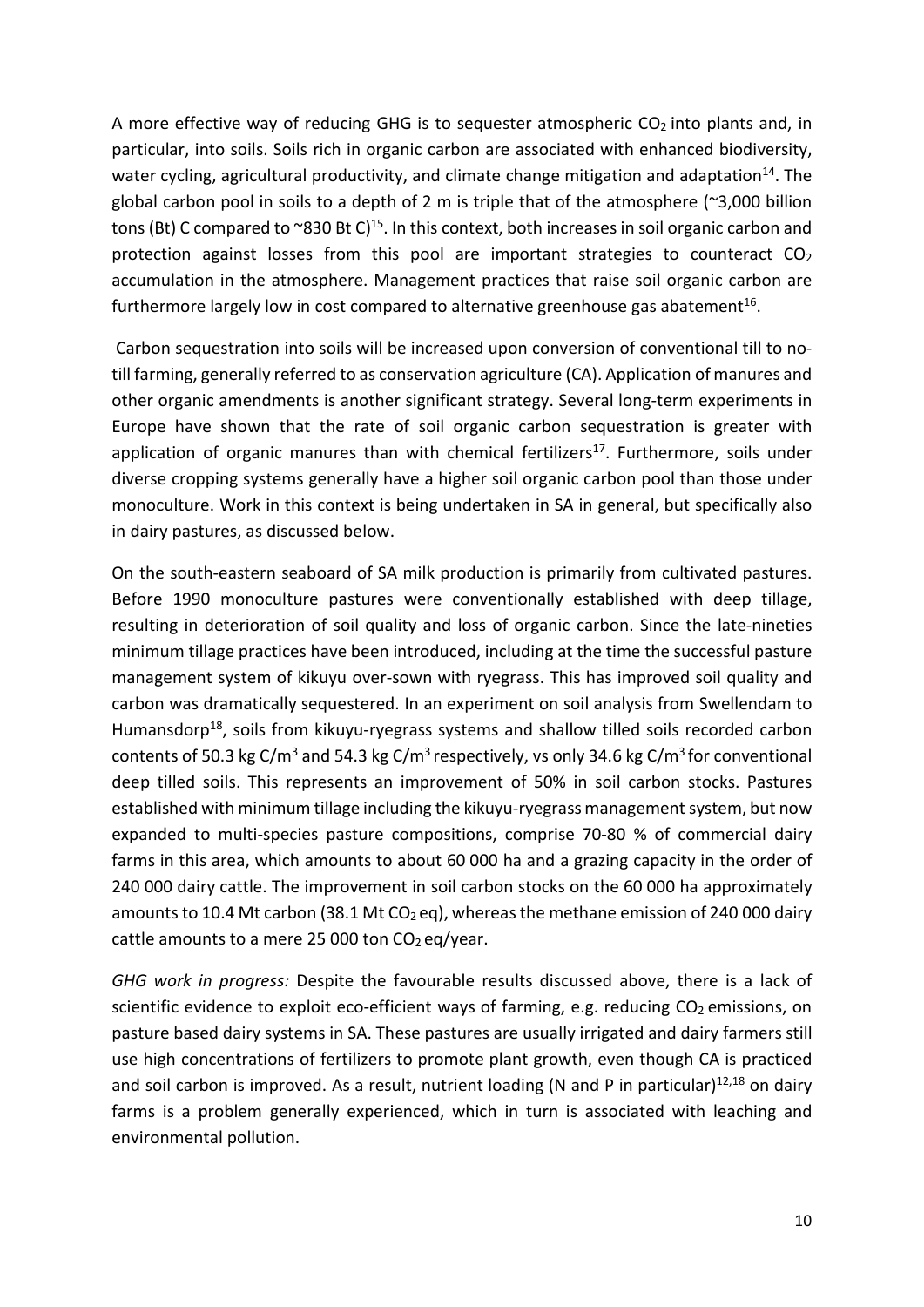In an ongoing study to develop management guidelines for N application<sup>19</sup>, the importance of N fertilisation following multiple years of no-tillage in the Eastern Cape was investigated. The study also determined whether P and K have an influence on pasture response to N. Fertiliser application rates were grouped into three treatments viz., <200, 200-350 and >350 kg N/ha. Yield response was recorded over five years. There were no differences found in treatment yields over years. Fields that were treated with high N did not accumulate extra growth with the high rates of N. The average herbage yield was 16.1±1.8 tons/ ha across all N treatments. There was even a trend of a negative correlation between herbage yield and N level. As a consequence, when less than 200 kg N/ha was applied, the N use efficiency was highest as only 11.3 kg N was required to produce 1 ton of herbage. When more than 350 kg N/ha was applied, 25 kg N was required per ton of herbage produced. There was also a significant shift of farms from high to low N application rates over years. The shift indicates a gradual trend of the adoption of low N systems by dairy-pasture farmers. It is evident that N fixation by legumes, cycling of N via manure and urine, and the mineralizable pool of N, contribute enough N to sustain plant productivity.

## Soil and Soil Nutrients

These two DSF criteria are discussed together as soil nutrient status is influenced by soil health.

Prelude: High rates of soil organic carbon sequestration are obtained with no-till farming, crop residue retention as mulch, growing cover crops in the rotation cycle and integrated nutrient management, including applying manure and through restoration of degraded soils. While improving soil quality and agronomic productivity, agricultural intensification through adoption of these principles also improves water quality, increases fixation of N from the atmosphere, reduces general pollution by decreasing dissolved and sediment loads, and reduces net rate of  $CO<sub>2</sub>$  emission through carbon sequestration<sup>16,20</sup>.

Pasture growth is a highly active process and therefore cannot be sustained without the replenishment of nutrients removed during the growth phase. The supply of soil nutrients to plants can be through natural processes like mineralisation (i.e. the conversion of organic nutrients into inorganic, plant available forms) following CA and the preferred management options described above, or in the form of chemical fertilisers. Nutrient cycling in soil relies on soil microbes and soil fauna, such as earthworms<sup>22</sup>. A healthy soil supports proliferation of soil microbes and nutrient cycling, thereby supporting sustainable production and guaranteeing reduced costs associated with fertiliser application<sup>20</sup>. There is also an interaction between soil microbes and earthworms, as earthworms act as biochemical reactors to convert labile plant compounds into stabilized soil microbial biomass<sup>22</sup>.

Status: A generally accepted norm in crop production is that an improvement of 1% carbon in the upper 30 cm soil will coincide with fixation of 25 kg N from the atmosphere<sup>23</sup>. If however soil health is improved, turnover can be improved and more  $NH_4$  -N, which results from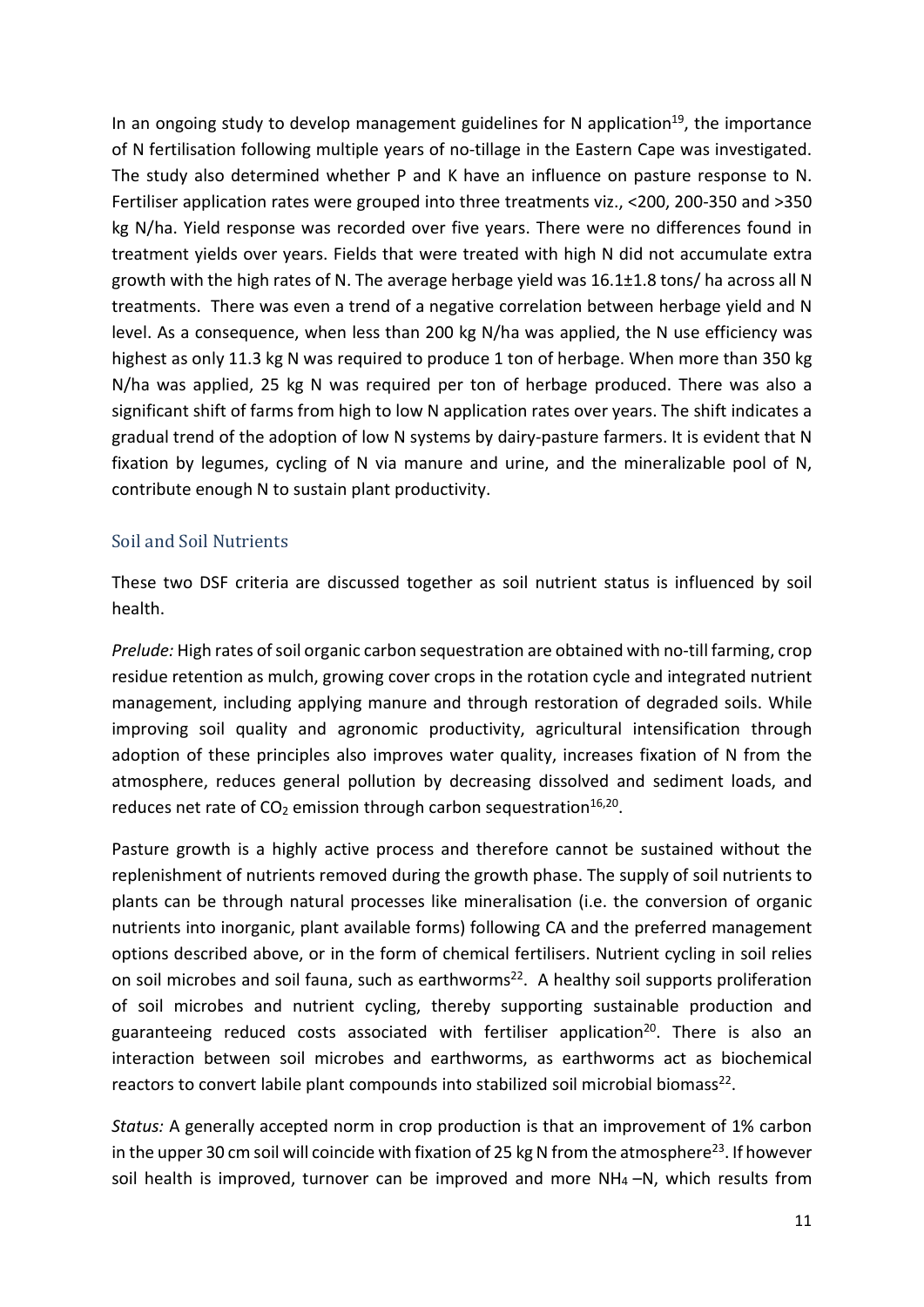chemical fertilizer and otherwise will be converted into the GHG  $N_2O$ , can be utilized to the benefit of plant growth. As an adjunct, in a study at Delmas, improvement in soil organic carbon coincided with a 27 ppm increase in utilizable P. This equated to 100 kg P at a soil depth of 30 cm and when calculated relative to the equivalent cost of applying the chemical fertilizer MAP 33, the saving was R3000/ha, or R10 million for the farm of 3300 ha<sup>23</sup>. Thus, improved soil health status can result in considerable savings in fertilizer costs.

Excessive N fertilizer application could result in excess imported N and in more GHG emissions. The N efficiency range in an Eastern Cape dairy pasture based study<sup>12</sup> was 9%— 76% with an average of 29%. Thus, a higher maximum, but a similar average N-use efficiency, was found when compared with the results of other studies conducted globally. Similarly, wide ranges of P use efficiency have also been found across dairy farms worldwide and the average P use efficiency of 36% found in the Eastern Cape study was similar to the average of 32% reported in Australia. In general, the nutrient use efficiency was low, resulting in excessive N and P generated from pasture-based dairy farms in the Eastern Cape. These excess nutrients have the potential to generate negative environmental impacts through accumulation in the soil, loss to the atmosphere through volatilization, loss to surface water through run-off, and/or loss to ground water through leaching. The concern is shared by others<sup>18</sup>. The authors recommended that future research should be directed at better understanding the cycling and loss of nutrients on pasture-based dairy farms, so that the environmental impact of these farms can be minimized.

Soil work initiated: To address the wide range in nutrient use efficiencies discussed above, a project<sup>20</sup> was initiated to investigate the influence of fertilizer application rates on the health of dairy farm pasture soils as well as soil health with the aim of identifying fertilizer guidelines which will optimise soil health, pasture productivity and profitability. The motivation results because the health of many South African soils under pasture is poor and therefore lacks the ability to support high productivity. The poor health is also associated with area as in one area the response to N application was 17kg N required per ton of pasture produced and in another only 11kg N per ton<sup>21</sup>. Due to uncertainty, large amounts of chemical fertilizer are used by farmers as a supplementary source of nutrients. However, farmers should be made conscious of how over-fertilization poses an environmental risk and inhibits the natural processes in soils, and furthermore results in reduced profitability. It is crucial that nutrients are replaced according to the specific demand of plants. Complete elimination of chemical fertilization is unlikely, as pasture systems in South Africa, specifically in the Tsitsikamma, lose more nutrients than what they can naturally replace. These soils are sandy with poor soil organic matter content, leaving them prone to nutrient leaching. Improving the health of these soils is a sustainable mechanism to improve pasture yield, and farm productivity and thus reducing the need to fertilize frequently.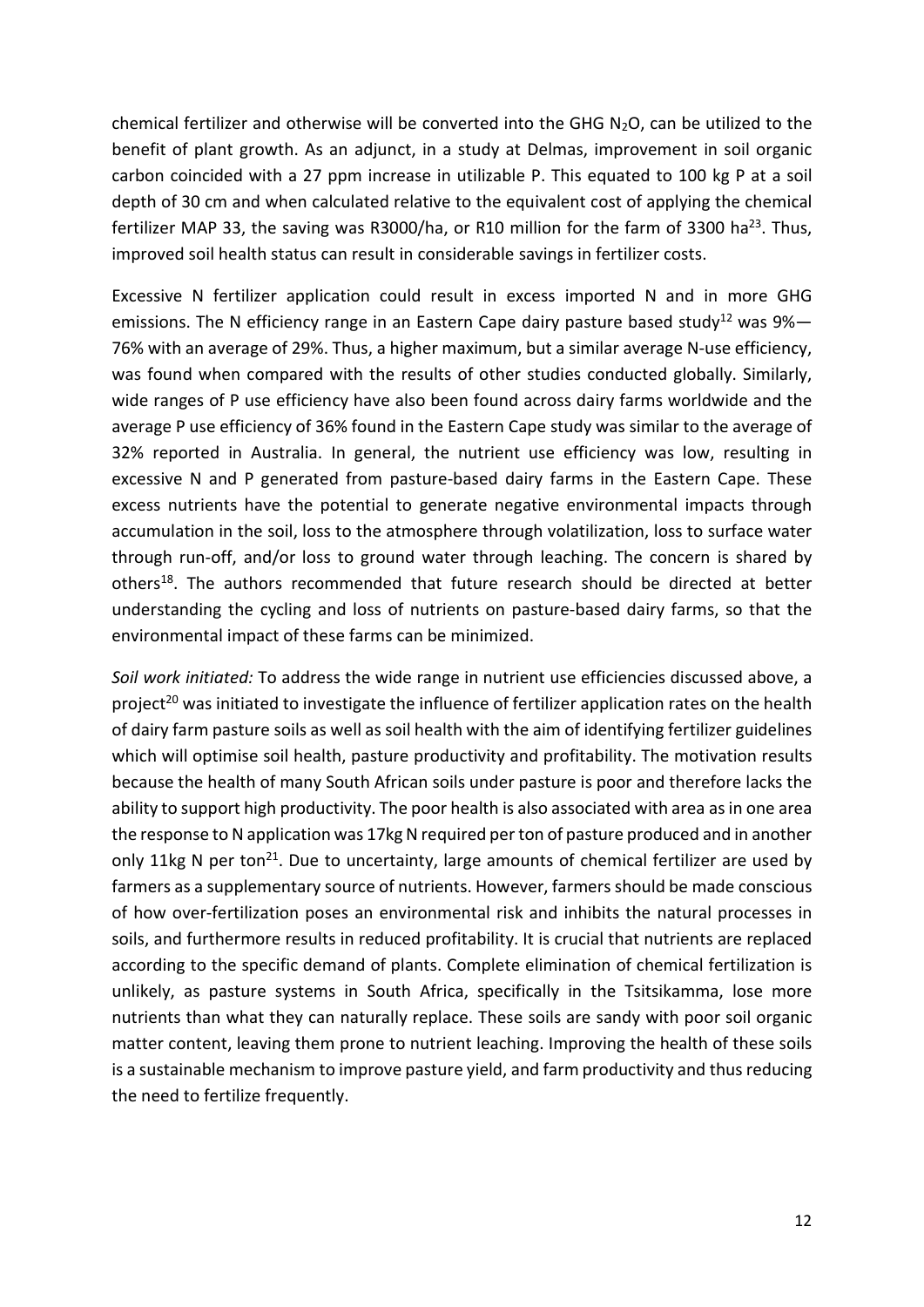#### **Waste**

Prelude: Waste is of concern pre-farm gate as well as at the dairy processing plant. Waste at the farm level is both a safety and a resource pollution risk. For example, syringe needles which are not properly disposed of may be dangerous to children and animals, whereas milk obtained from antibiotic or drug treated cows which are flooded to pasture may affect soil chemistry and biology. Although whey disposal into streams/natural river systems is controlled by strict legal regulations, there are challenges in terms of proper handling especially in terms of dilution and ability to remove residual milk solids. Furthermore, recycling and value-addition largely depends on yield, infrastructure as well as energy and water costs. This would typically require a comprehensive analysis and feasibility assessment. Post-consumer packaging waste is also receiving increased attention with mounting pressure on Brand Owners to utilise more environmentally sound materials and incorporate packaging design which is better suited for recycling.

Status: Most dairy farms have waste disposal and sewage systems that allow them to use the solids as fertilizers and the water either in irrigation or to recycle for cleaning. Some of the large dairy processing companies have waste reduction and water cleaning operations, some of which generate CH4 for electricity generation, whilst the purified water is recycled for cleaning operations.

Manure slurry is recognised as a valuable resource which, through the application of efficient management, farmers can re-invest valuable nutrients and organic matter back into soils. Dairy farmers should be encouraged to adopt nutrient management plans which in turn contribute towards the alleviation of water pollution and improved environmental control. This is widely practiced by commercial farms in South Africa with recommended manure management practices contributing to enhanced soil infiltration rates, improved water holding capacity and increasing soil carbon levels. Although many regions in the country have experienced severe drought conditions, inclement weather can place pressure on slurry storage capacity and restricts slurry spreading opportunities. Slurry separators are used in some cases to separate solids from the slurry mixture. This enables reuse of the liquid fraction, either for flushing of walkways and milking parlour floors or for convenient pumping out onto fields for irrigation of crops. The solids can readily be accumulated, composted and further incorporated as part of a soil fertilization regime.

Efficient and safe industrial waste management is a critical contributor towards maintaining environmental integrity. Due to its high organic load and nutrient content, dairy effluents should be managed carefully. Solid waste emanating from dairy processing can be either organic or inorganic in nature. Typical organic waste includes milk solids, effluent sludge, spent product, paper and cardboard. In comparison, inorganic solid waste would include materials that are derived from non-renewable resources such as metals, glass and plastics. The best route for disposal or reuse depends on specific characteristics of the waste stream. In recent years there has been much development in the ability of dairy processors to collect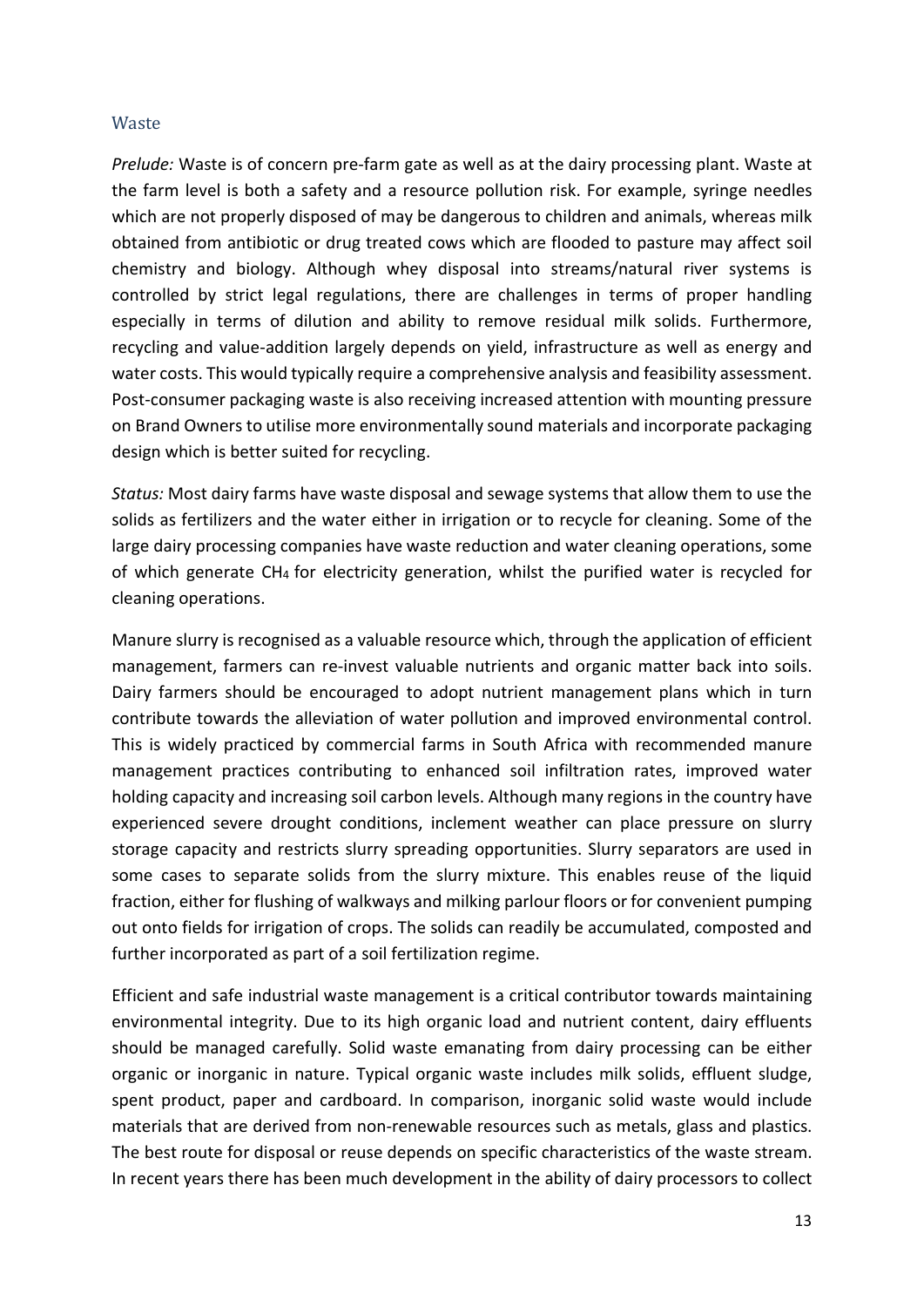and harness the economic value of various waste streams, which ultimately also drives more environmentally sound methods of disposal. As has been experienced in the International landscape, the waste market in South Africa is being placed under increasing pressure due to escalating landfill costs, which means that processors and waste producers are more likely to seek alternative means to dispose of spent organics or packaging materials. Regulation from National Government and local municipalities ensure that adherence to legislation is followed. The Department of Environmental Affairs and Development have developed the Integrated Pollutant and Waste Information System through which waste generators and handlers are controlled. Compliance to this, as well as local municipal by-laws, ensures that waste is disposed of in the most environmentally sound manner possible. Record keeping of all generated and discarded waste is considered essential towards implementing sound waste management practices and enables the establishment of waste recycling baselines which can be used to benchmark waste recovery activities.

Through the implementation of controlled waste sorting operations and in many cases, the appointment of dedicated waste contractors to assist in waste recovery operations, dairy processors in South Africa are minimizing waste generation while improving on their waste recovery and recycling ability on waste streams which are unavoidable. This includes a combination of solid and organic waste streams. Key waste metrics based on DSF guidelines at farm level should be whether a farm has implemented a Waste Management Plan (WMP), while at the Processor level being able to report on the amount of waste being sent to landfill is regarded as a valuable sustainability criterion. These should be the basis on which the industry develops baselines for waste disposal and management.

The threat which plastic pollution poses to the environment remains a topic of concern internationally, with South African consumers also increasingly aware of its negative impact. South Africa is fortunate in that it has, in particular, a fairly robust plastic recycling industry which contributes to the ability of dairy operations to divert this form of solid waste from landfill disposal sites with varying degrees of success. Cross-contamination of packaging with dairy product waste remains a limiting factor which can devalue the material before being received by recyclers. This highlights the need for efficient 'at source' separation of waste which has become a standard practice for processors.

Producers and manufacturers of dairy products will need to continue efforts towards finding alternative packaging solutions which are environmentally sound without compromising product integrity. Commitment and progress have been demonstrated through manufacturers using packaging which comprises a percentage of recycled material as well as using materials which are sustainably sourced, such as cardboard which is certified by the Forest Stewardship Council (FSC). Processors are further encouraged to reduce or if possible, eliminate any unnecessary plastic packaging from their supply chain which will contribute to the prevention of unintended and environmentally harmful consequences. Ultimately, the ability to recycle is dependent on the availability of recycling facilities and the locality of dairy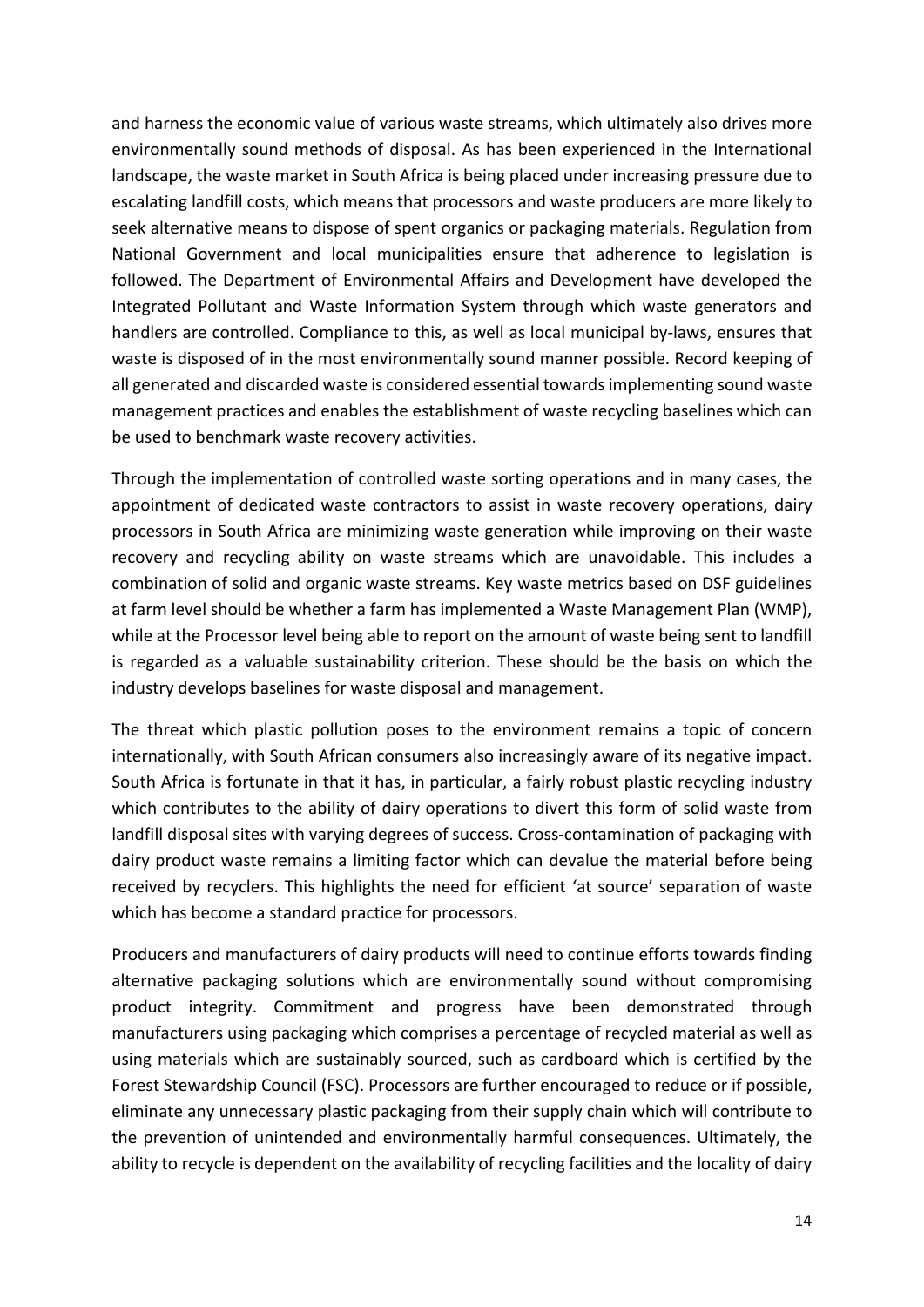processing operations to such sites. Developing the recycling industry post-consumer in this country will unlock our potential to divert waste from landfill.

Extended Producer Responsibility (EPR) regulations were first gazetted by the Department of Environment, Forestry and Fisheries (DEFF) under Section 18 of the National Environmental Management Waste Act (NEMWA) on the 5<sup>th</sup> November 2020. These regulations aim to extend the responsibility of producers (deemed "brand owners") based on the type and volume of packaging which they put out into the market. Government envisions that this system will provide a framework for the development, implementation, and monitoring of EPR schemes by producers towards ensuring efficient management of the identified packaging materials at the end of its life as well as the stimulation of new circular economy initiatives. The EPR scheme is expected to soon announce a regulatory fee structure for packaging by which producers need to be registered both with DEFF as well as a designated Producer Responsibility Organization (PRO) for each packaging material. These fees shall be levied per ton of each specific packaging type.

'Zero waste to landfill' could be viewed as the ultimate long-term waste disposal target for the sector although this presently is still not the most economically viable route. Waste incineration offers a means to combust organic materials to release heat which in turn can be used to generate electricity while also fulfilling a role in reducing landfill volumes. Although there are emission concerns with this technology, advances in emission control can circumvent exposure to toxic by-products. South African manufacturers face increasing public scrutiny around the topic of plastic packaging, while food waste is a topic which will need to be addressed by the sector as the Carbon Footprint of this form of waste has been shown to be significant<sup>24</sup>. The new EPR system additionally aims to encourage producers to shift their packaging materials to formats which are deemed 'more recyclable' and therefore hold a higher value in the post-consumer recycling market. To enable the circular transition of packaging materials, design for recycling is considered a key enabler. The compatibility of materials coupled with ease of separation, have a role in determining the recyclability of a particular product.

Waste to Energy projects in the South African Dairy Industry have been challenged by National and Provincial policy, especially gaining the required approvals which can be a lengthy and costly process. This is often accompanied by the need for numerous specialist studies to adhere to all the relevant regulations which escalate project costs and can impact feasibility. Successful implementation of such technology has been achieved by Woodlands Dairy in the Eastern Cape Province using a combined effluent stream which emanates from several different production processes. The membrane bioreactor system converts wastewater into energy and clean water, which can then be safely discharged or reused for other applications. The methane gas produced through this process serves as a clean energy source which is used to fuel the onsite biogas boiler.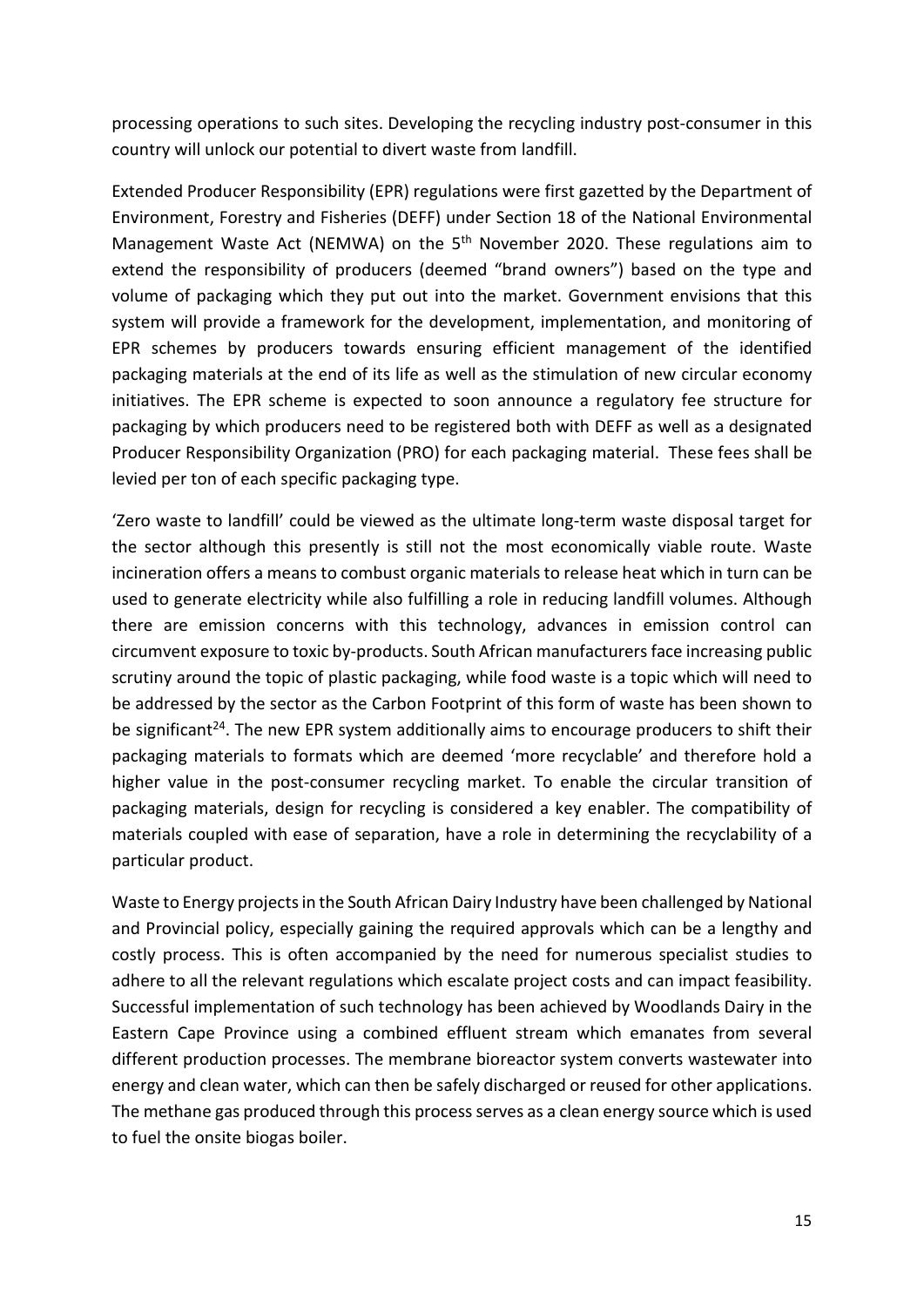In addition to more conventional waste streams, dairy farmers and processors are also responsible for controlling the disposal of chemical and hazardous wastes. From an agricultural perspective, chemical waste would include insecticides and pesticides used for crop spraying. The National Environmental Management Act provides clear guidelines as to how these wastes should be discarded, as spillage or improper disposal has the potential to cause severe environmental degradation. Irrigation run-off can transfer chemical residues into natural river systems and this need to be managed responsibly.

Waste is generated during the processing of milk and dairy products and this poses a threat to water quality. Chemical Oxygen Demand (COD) is used by most dairies as an indicator to assess the level of organic compounds in their effluent stream. Through using either onsite treatment systems or preventative measures to reduce organics from entering their effluent stream, dairies can reduce their relative COD load, thereby minimising the impact of their effluent. Emphasis should be placed on reducing COD levels before primary treatment. In the case of most processors this would be before final discharge. As per the DSF guidelines, the adoption or implementation of an Effluent Management Plan (EMP) is regarded as the most important sustainability indicator around controlling the impact of dairy effluent on the environment.

#### Water

Principles and initiatives: Water in South Africa is a finite and vulnerable resource and must be dealt with responsibly, both as it applies to quantity and quality. Importantly, water is essential towards ensuring the production of high-quality dairy products as it is required throughout the processing chain serving critical functions in cooling, heating, washing and cleaning. Apart from rain water, dairy pasture based systems use irrigation to promote productivity of pastures; the general use being high compared to other agricultural systems and with the further implication of nutrient leaching and pollution of watercourses and wetlands. This initiated several projects which promote sustainable methods of production and stimulates innovation.

Recent developments and initiatives around water in the South African Dairy Sector are steadily contributing towards creating a culture of circularity and sustainability. A water stewardship program has been introduced by the MPO in collaboration with the WWF-SA $^{25}$ , encouraging innovative initiatives in water management, ecosystem protection, and recycling, and effluent treatment in dairy factories. As per the WWF definition, water stewardship encompasses increased improvement in water usage, a reduction in all water related impacts and a commitment to collective action which includes other businesses, NGO's, communities and government departments. The program needs to be rolled out to as many participants as possible, the initial action being to conduct a survey to establish needs and application. Participation by several processors and farmers over the past year indicates that water is a growing concern in the sector and that the initiative has established a platform for knowledge-sharing around water throughout the dairy value chain in this country. It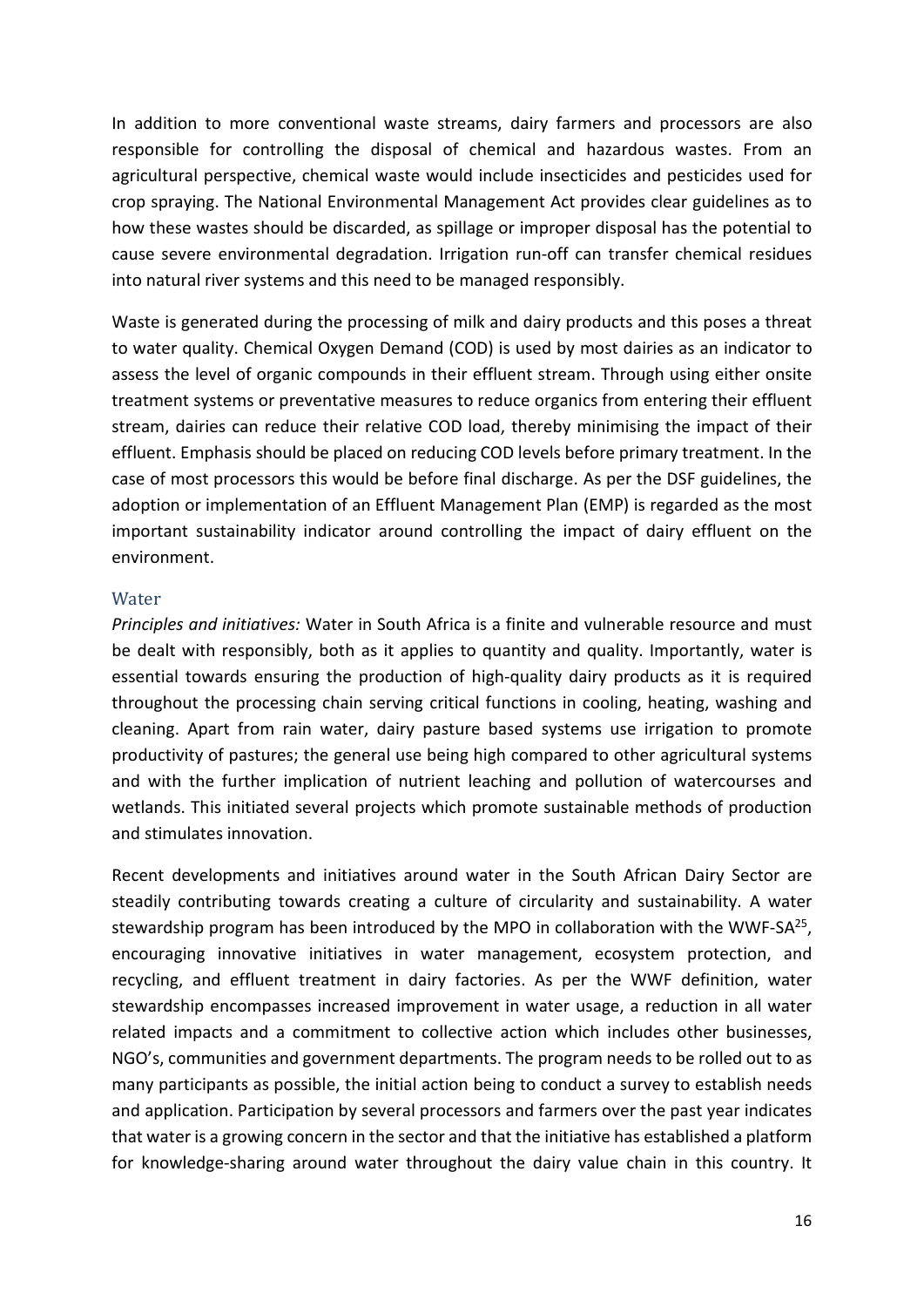further emphasizes recognition from the wider dairy industry that water stewardship is of great importance.

A second initiative is to develop best practice guidelines for determining aquatic and wetland buffer zones for dairy farms. The supporting research<sup>26</sup> will firstly refine the current approach which has been developed by the WWF-SA for a wide range of sectors, through focusing on sector specific aspects that would allow for improved wetland and watercourse management; and secondly by undertaking a cost-benefit analysis to inform sustainable wetland and watercourse management. The benefit to the dairy industry will be a sector specific approach to determine buffer zones and therefore directly focusing on aquatic and wetland ecosystem sustainability, in addition to maintaining biodiversity. The work carried out in KZN and the Western Cape has shown thus far that not only establishment or protection of buffer zones may be required but also under particular circumstances constructed wetlands for effective water flow management. It is anticipated that such constructed wetlands will provide an indication of the additional benefits to the implementation of the buffer zones.

In view of the envisaged impact of climate change of progressively increasing temperatures and therefore more evaporation, together with decreasing precipitation, it is important to establish minimum water requirements of forage species of importance to dairy farming. However, despite significant advances in irrigation equipment and precision technology there is still a lack of reliable information regarding water requirements of over-sown pasture systems. Therefore, as a third initiative, water requirements and irrigation scheduling systems and their suitability to topography, climate, soil, irrigation system and water availability need to be established<sup>27</sup>. The aim is to compare and calibrate different irrigation scheduling systems for different pasture mixes for various topographic, soil and climatic conditions under normal and restricted water conditions. In association, the various scheduling systems need to be compared against common pasture irrigation types to identify compatibility.

For farmers to control and effectively manage their environmental footprint as depicted by the variables water, soil and nutrients, and GHG, they need an integrated tool which (1) quantifies the contribution or influence of individual variables in the integrated system, and (2) relate these to the financial results of the farm. This has been achieved by a systems dynamic model<sup>28</sup> and accompanying app to assist farmers to calculate and monitor the impact of environmental variables on the economic outcome of their operations. The model and the app will combine as a hands-on tool for farmers to pro-actively engage environmental indicators with associated financial and economic costs and benefits. This will enable the farmer to provide inputs to key parameters of his/her operation, followed by real-time estimates of the impacts. The farmer will thus be able to select an optimum management intervention from both a bio-physical and economic vantage point.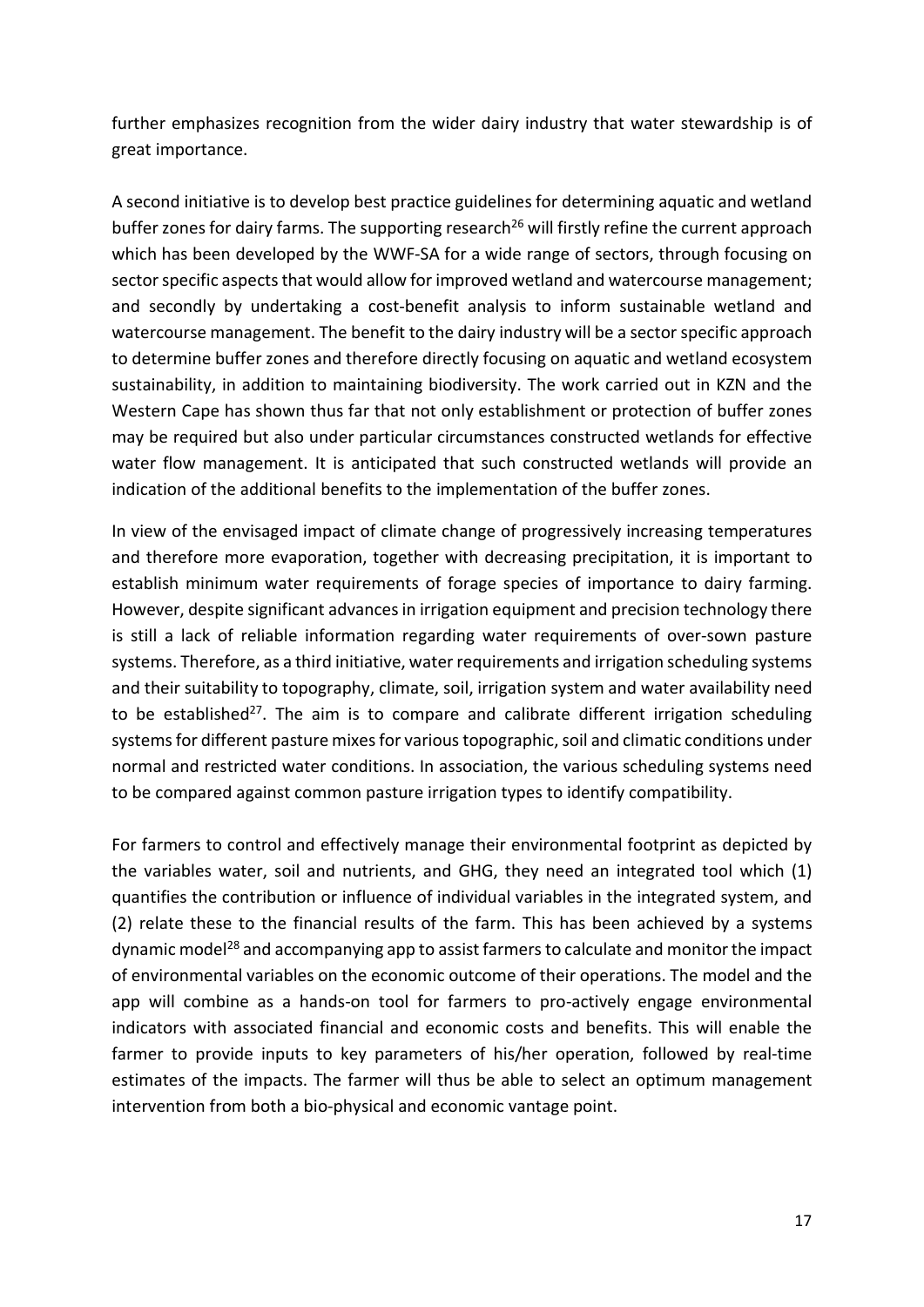From a dairy processing perspective, organizations across South Africa have adopted a wide range of approaches to improve their water resilience and operational efficiencies. Dairy processing, along with many other agro-processing industries, requires a high net usage of water and in turn also contributes to higher effluent outputs. Depending on the process requirements, each factory or processing facility has unique opportunities for water use reduction, water recovery and re-use as well as effluent recovery and cleansing. Through technological advancements in the re-use of water as well as wastewater recovery and treatment, processors are driving down consumption while reducing the demand on municipal water supply systems.

Many South African Dairies have placed their focus on areas of water consumption that can readily be managed and where immediate reductions in water usage are possible. Processors across the country use staff training and awareness as a primary means to reduce water wastage. Optimization of CIP systems has presented dairies with steady water savings through efficient sequence planning of product batches as well as modifications which enable the re-routing of rinse water to ensure collection and re-use. Water use efficiency (typically the volume of water used per volume of product manufactured) reporting is the key metric to initiate and measure continuous improvement programs or projects related to water consumption.

Though water scarcity challenges face numerous provinces in South Africa, it is possible to augment water through alternative means while doing so in an environmentally beneficial manner. This has been successfully demonstrated by the establishment of an integrated water and waste recovery system implemented by Woodlands Dairy in the Eastern Cape Province. The wastewater treatment plant was required due to under-capacity and inefficiency of the municipal wastewater treatment system to effectively deal with effluent. The integrated system can recycle wastewater using reverse osmosis technology to convert it back to a potable standard. This allows for reuse of the water inside the factory. In addition to reclaiming water, an anaerobic bioreactor enables methane to be produced from the organic content. This gas in turn serves as a fuel source to drive a boiler which supplements a portion of the processing plant's steam requirements.

## Biodiversity

Vision and strategy: South Africa is a country with a rich endowment of natural resources, which include its biodiversity and ecosystems. The diversity of these ecosystems delivers a range of services that are essential to people and the development and growth of the economy. The National Biodiversity Strategy and Action Plan (NBSAP) nested in the Department of Forestry, Fisheries and the Environment is responsible of fulfilling the objectives of the Convention on Biological Diversity (CBD). With the adoption of the CBD's Strategic Plan for Biodiversity, the NBSAP has outlined a path to ensure that the management of biodiversity assets and ecological infrastructure continue to support South Africa's development path and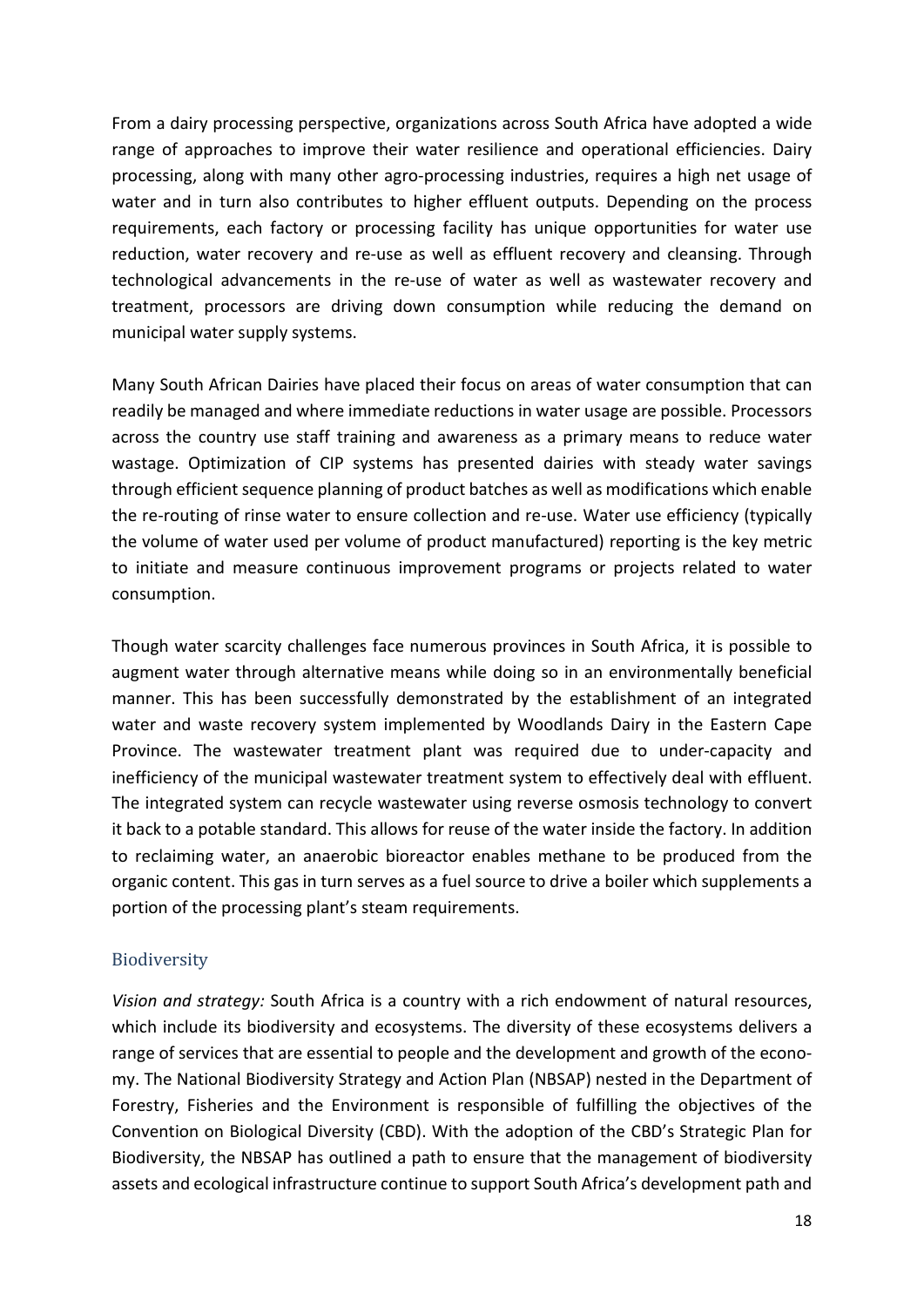play an important role in underpinning the economy<sup>29</sup>. The vision is to: Conserve, manage and sustainably use biodiversity to ensure equitable benefits to the people of South Africa, now and in the future.

The strategic objectives are:

- Management of biodiversity assets and their contribution to the economy, rural development, job creation and social wellbeing to ensure that it is enhanced and secured.
- Investments in ecological infrastructure to enhance resilience and ensure benefits to society.
- Biodiversity considerations are mainstreamed into policies, strategies and practices of a range of sectors.
- People are mobilized to adopt practices that sustain the long-term benefits of biodiversity.
- Conservation and management of biodiversity is improved through the development of an equitable and suitably skilled workforce.
- Effective knowledge foundations, including indigenous knowledge and citizen science, and supporting the management, conservation and sustainable use of biodiversity.

Prelude: Agriculture is widely affected by the loss of biodiversity, largely through habitat destruction because of the conversion of natural lands for agricultural use, coupled with the intensification of agricultural practices. These have contributed to the pollution of soils through the application of fertilizers and pesticides, whereas soil erosion through unsustainable farming practices places mounting pressure on ecosystems. This is a pressing issue and one which the industry must address. As the demand for agricultural products has increased, driven by the nutritional needs of a growing population, the importance of developing a biodiversity-sensitive agricultural system to ensure future sustainability should be regarded as a key driver for the South African Dairy Industry. Such a system aims to develop input services without significantly decreasing effective agricultural production<sup>30</sup>. These ecosystem services are defined by land use management practices coupled with soil and climatic conditions. The development of a resilient agricultural system relies on a balance between the exploitation and use of biodiversity, ecosystem services and the natural environment. Both agriculture and the relevant ecosystems will ultimately benefit through the adoption of approaches towards resilient systems. These would focus on optimising the use of agro-biodiversity while reducing both economic and natural long-term risks through the application of effective ecosystem practices, rather than external inputs<sup>31</sup>. Dairy farms across South Africa have widely undertaken (although still not always to a formal extent, especially among smaller-scale farmers) to integrate biodiversity-conscious approaches in their businesses. The vast costs involved in repairing damaged soils are understood and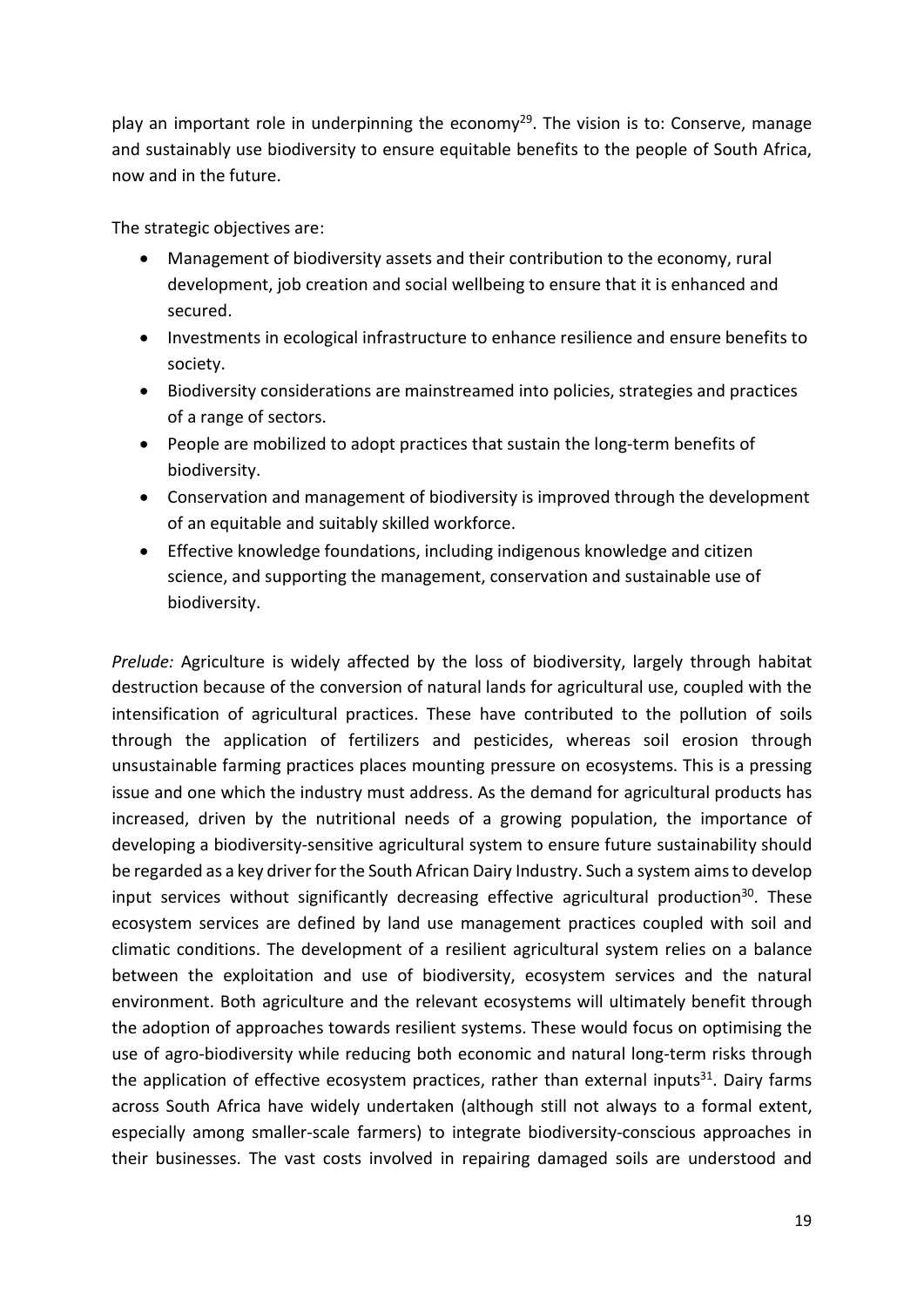therefore the benefits in monitoring soil health, structure, nutrients and biological activity are recognised. This extends to the careful management of fertilizers, manure and pesticides, with specific attention to application rates and timing to maximize soil retention of nutrients and prevent unwanted leaching into waterways. Other key services include the diversity of animals and gene pools which contribute to the overall resilience of the ecosystem. This also holds true for crops, where a mixture of crop varieties tend to reduce vulnerability against diseases, pests and nutrient deficiencies. The CBD vision and objectives could be aligned to the South African Dairy Industry as dairy production does impact biodiversity and ecosystems, not only through changes made to habitats but also factors such as the application of fertilizers and other input products, nutrient losses and associated greenhouse gas emissions.

## The dairy industry supports the vision and strategies of the NBSAP

Status: South Africa is known for preserving animal and plant genetic resources, although there are concerns regarding scarce gene pools. Dairy farming operates primarily in intensive and closed environments, but the industry is conscious of the importance of conserving bordering wetlands and ecosystems as the stewardship programme and the implementation of programmes to enhance soil microbial and fauna contents discussed above suggest. They also are, as elsewhere in the world, conscious of the narrowing of genetic diversity within dairy breeds resulting from semen use of international sires with exceptional breeding values. However, this is closely monitored and occasionally crossbreeding is implemented as a way out, usually with coinciding benefits to the immune system and longevity. In support, a programme has been implemented to incorporate genomic testing<sup>32</sup> to identify superior South African sires which should be helpful.

## Market development:

Prelude: Internationally compared, the South African dairy industry is one of the most deregulated industries. The industry is not subject to any statutory intervention in the production and marketing of its products aimed at managing or influencing the supply and demand of unprocessed milk and dairy products, and it is not supported by government subsidies. A totally free and competitive dairy market prevails in South Africa which created a very dynamic dairy industry that continuously adapts to the changing needs of consumers and industrial users. Functionally, market development is supported by (1) market signals and information, which are made available to the industry through formal publications and other measures; (2) customs and market access, by being involved with an initiative in international trade relations, export certification activities, import monitoring activities and animal health; (3) consumer education, which aims to empower the consumer with information to enable them to make informed and responsible choices, and (4) pursuance of new market opportunities.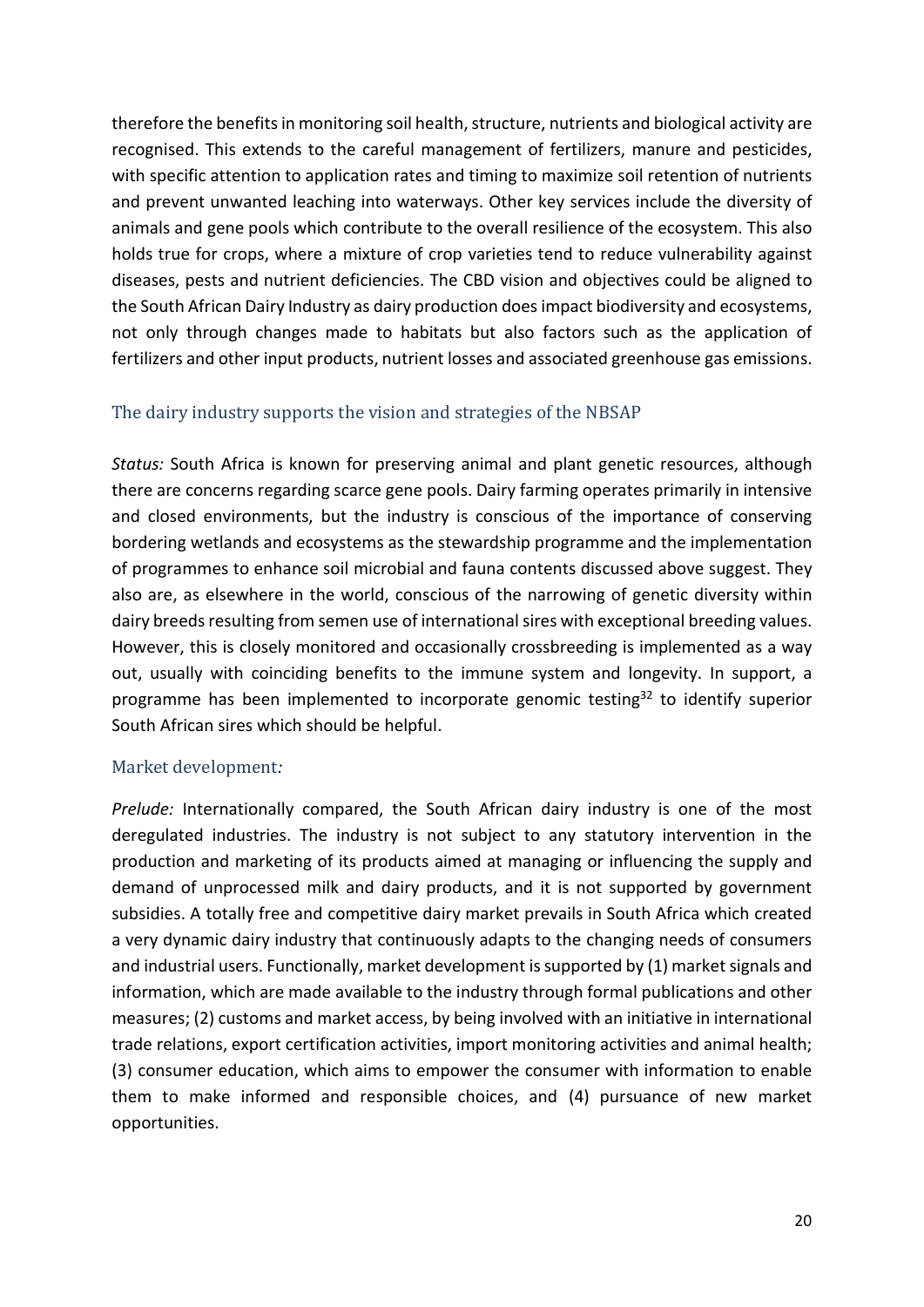Status and initiatives: Market signals and information are made available to the industry through formal publications and other measures on a continuous basis. A selection of variables includes:

- Import and export statistics quarterly;
- Unprocessed milk production monthly;
- Processing of unprocessed milk into various dairy products monthly;
- Geographic distribution of unprocessed milk production;
- Composition of the concentrated and liquid products markets;
- Year-on-year change in demand and prices of dairy products;
- The domestic and international economic situation;
- International unprocessed milk production and dairy product volumes and prices.

Consumer information and education is provided by the Consumer Education Project (CEP) of Milk  $SA^{33}$ . The project aims to convey the health and nutritional benefits of dairy and is continuously evaluated and developed. The project is multidisciplinary as it uses expert knowledge from different disciplines that is communicated to the target audiences through television, radio and print. A combination of sound scientific information and good understanding of consumer perceptions anchors the project. The project conveys messages that cannot be communicated adequately through conventional branded advertising. The purpose of the project is not only to serve the interests of the dairy industry but also to empower consumers with information to help them make informed and responsible choices on dairy.

Of important markets which have been identified with potential as trading partners, the Sub-Sahara (SS) African market is maybe the most prominent, especially as export market. However, because the industry does not have knowledge of their regulatory environment, food safety and other control measures, a dedicated project has been conducted $34$  to acquire information in order to: promote and stimulate export; provide informed contributions on the contents of the trade agreements which South Africa may negotiate; harmonize the legal standards of SS African countries which are applicable to the composition, safety and metrology of unprocessed/fresh milk and dairy products, and protects the country against unfair competition from imported dairy products. The project covered 15 countries in eastern and southern Africa and the reports are available from the Milk SA office.

## Rural economies

Goals and developments: The core emphasis is to promote competitive, profitable and sustainable existing black and new enterprises by contributing to the reduction of commercial venture constraints. The initiative is aligned with the South African developmental priorities, namely food security, poverty reduction, promoting equitable economic transformation and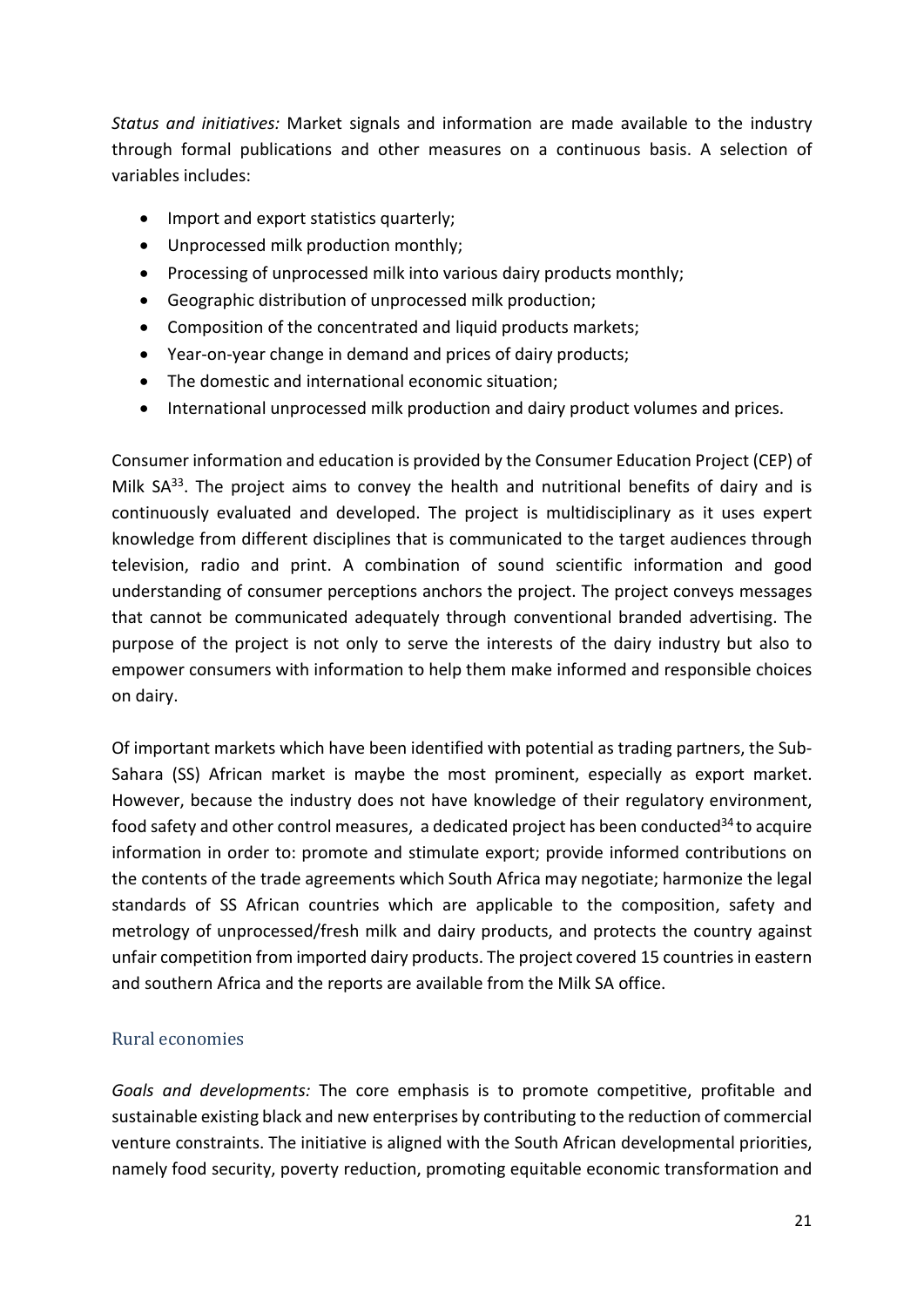contributing to general economic development and growth. Based on needs assessment of existing dairy enterprises along the dairy value chain and according to Milk SA criteria, Milk SA intervenes with the following assistance: supply of electricity, pregnant heifers, veterinary services, on-farm infrastructure, technical know–how, establishment of permanent pasture, technical training, development of business plans and feed supply during critical drought periods. After the initial support for assets which was funded 100% by Milk SA, entrepreneurs are encouraged to acquire additional assets such as heifers on a 40/60% cost sharing basis between the entrepreneur and Milk SA respectively. The goal of this approach is to instil an enterprise / entrepreneurial culture in project beneficiaries.

Skills and knowledge development are supported by Milk SA to ensure the continuation of an appropriate skills and knowledge dispensation. In the context of rural economy development, Milk SA's Skills & Knowledge Development Program supports training at new and black dairy enterprises.

The rural dairy economy is not only supported by the organized dairy industry through Milk SA, but several provincial departments associated with agriculture which drive entrepreneurial programs and training. The most notable programs are offered by KZN, the Eastern Cape and the Western Cape. For example, the Eastern Cape's initiative<sup>35</sup> is in association with the company Amadlelo as strategic partner with community based large dairy operations such as at the Fort Hare University Dairy Trust; Middledrift Dairy Production; Keiskammahoek Dairy Production; Ncora Dairy Production; Shiloh Dairy Production; Mantusini Dairy Production, and with the Du Plessis brothers at Wittekleibos Dairy Production.

As an adjunct to training and development, the value of milk production as a stimulus in rural development should not be underestimated as it provides infrastructure, electricity, service delivery etc.

## Working conditions

Applicable Acts: This section is informed by The Labour Relations Act (Act 66 of 1995)<sup>36</sup>, The Employment Equity Act (Act 55 of 1998)<sup>37</sup>, The Basic Conditions of Employment Act (Act 75 of 1999)<sup>38</sup>, The Skills Development Act (Act 97 of 1998)<sup>39</sup>, The Compensation for Occupational Injuries and Diseases Act (Act 130 of 1993)<sup>40</sup> and The Land Reform (Labour Tenants) Act (Act 3 of 1996) $41$ . The overriding principle is that farmers need to ensure that the rights and wellbeing of farm workers and their families are upheld and that they contribute to the social and economic development of the local community and on the periphery.

The Labour Relations Act deals with rights as contained in the Bill of Rights in the Constitution of South Africa. Those relevant to the dairy industry are: the right of freedom of association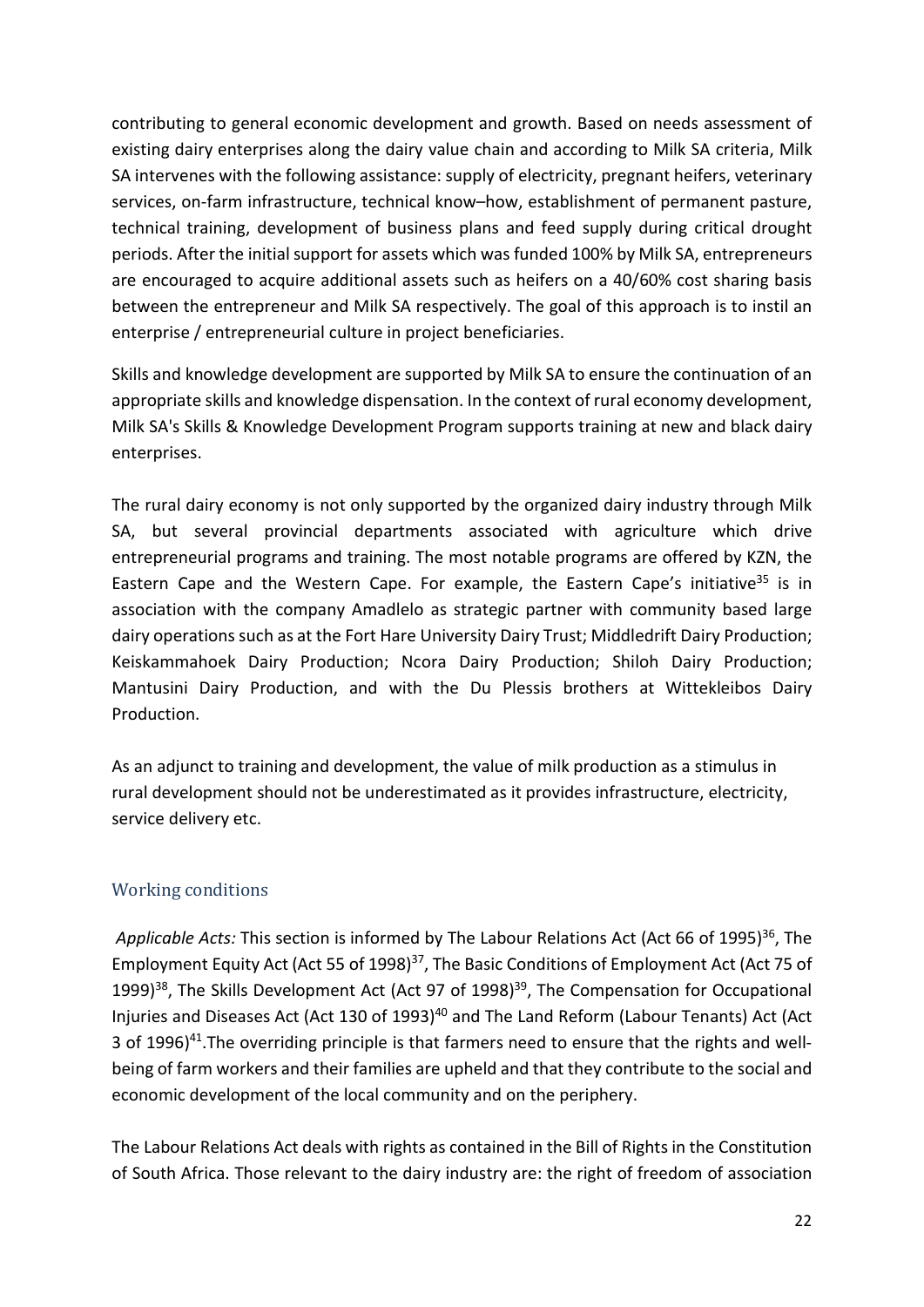of both employer and employee, the protection of employers and those seeking employment, the protection of the rights of employees (Sections 4 and 9), the organizational rights of employees such as access to the workplace by a representative of the trade union, collective bargaining rights, the right of employees to strike and the right of an employer's recourse to lockout (Sections 64-71), unfair dismissal and unfair labour practices (Sections 185-197).

The Basic Conditions of Employment Act was promulgated to advance economic development and social justice by giving effect to the right to fair labour practices. It is supported by a Code of Good Practice which deals with fair working hours and the impact of working time on the health, safety and family responsibilities of employees. The Skills Development Act was introduced to develop the skills of the South African workforce, improve their quality of life, their prospects of work and labour-associated mobility, improve the productivity in the workplace and therefore the competitiveness of employers, promote self-employment and improve the employment prospects through training and education. The Compensation for Occupational Injuries and Diseases Act is designed amongst others to provide for the health and safety of people at work, those that use or are exposed to potentially dangerous equipment and those on the periphery of where the work is conducted. Finally, The Land Reform (Labour Tenants) Act was introduced to provide for security of tenure of labour tenants and people occupying or using land because of their association with labour tenants. The Act also deals with the acquisition of land and the rights to land by labour tenants.

Employer obligations: Employers in the dairy industry should commit themselves to the following, if they have not done so already:

- Comply with the conditions legislated for fair labour practice.
- Contribute to employee unemployment benefits.
- Contribute to the skills development of employees.
- Provide for compensation of death or disablement resulting from occupational activities.
- Provide for the safety and health of the employees at work.
- Uphold the rights of labour tenants and farm occupiers to reside on land and to acquire land where applicable.
- Ensure that recreational areas on the farm are available.
- Participate in actions towards establishment of a sustainable local economy.

One way of participating in such actions is to adopt a policy of preferential employment of residents from the local community or from labour tenants on the farm. Applicable research results suggest that agricultural growth and efficient management of natural resources are dependent on the political, legal and administrative capabilities of rural communities to determine their own future and to protect their natural resources and other economic interests. The umbrella principle is that farmers are the mainstay of the economy of towns, townships and the surrounding rural environment, and they have the knowledge and skills to support development towards a viable and sustainable local economy.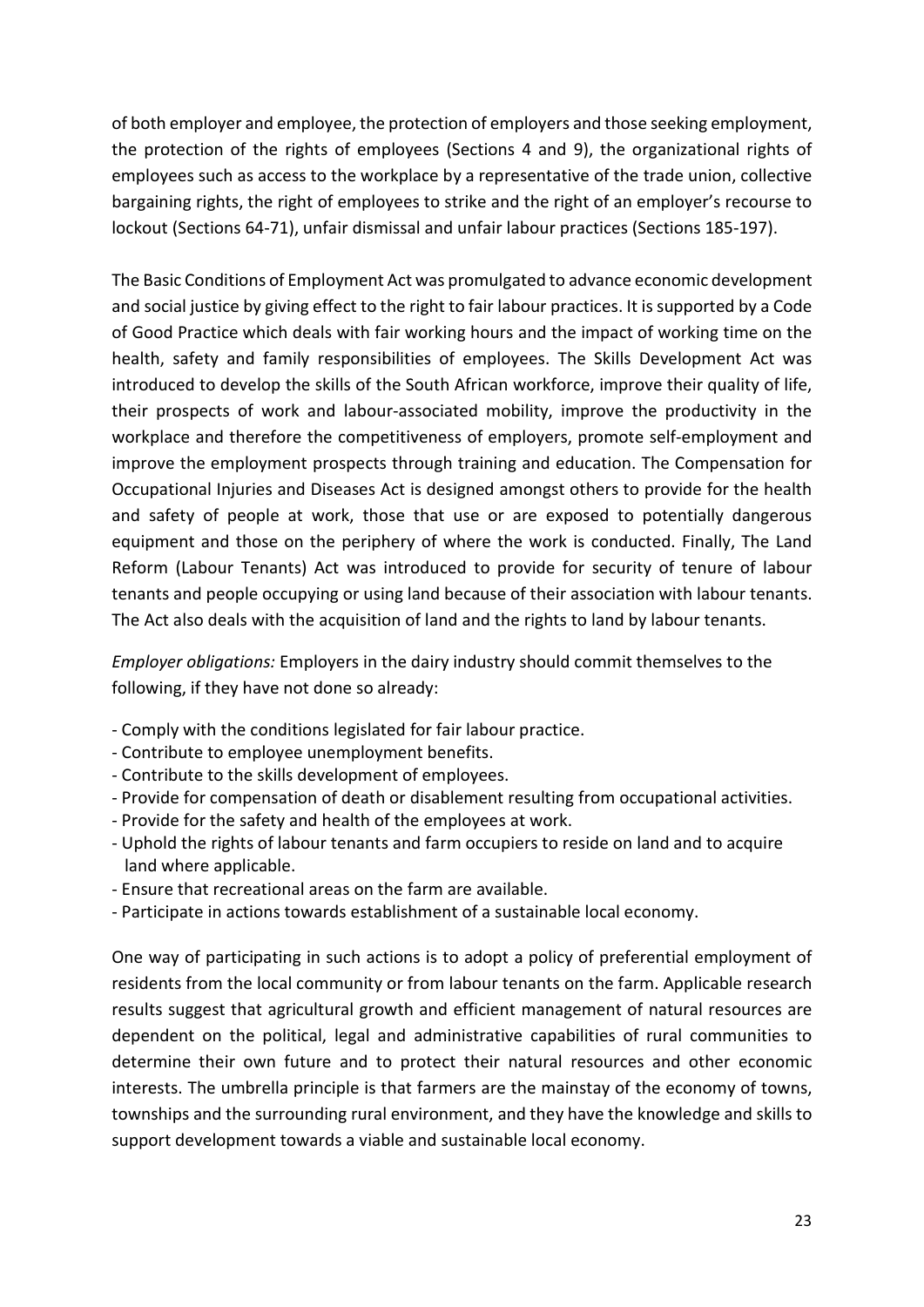## Product safety and quality

Prelude: The dairy quality and safety initiatives of Milk SA are the responsibility of the Dairy Standard Agency (DSA), a non-profit company established by the industry. The DSA monitors and supports procedures to ensure product compliance with product composition and food safety standards. This is a prerequisite for the growth of the dairy industry, as substandard products reaching the retail market can harm both the industry and the consumer. Promotion of compliance with standards relating to milk and other dairy products is a demanding and multi-dimensional task of the DSA, because of the involvement of regulations relating to product composition, food safety, animal health and welfare, animal feed, milking parlours, transportation of milk, processing plants and storage, all of which are regulated by different Acts which are managed in different government departments.

Status and progress: In terms of its mandate the DSA has progressively moved to a landscape where today it is well-recognised and respected by the respective government bodies, the organised primary and secondary dairy industry and other stakeholders, for example national consumer bodies and the retail sector. The current functions of the DSA include:

- Support and interaction with existing government regulators responsible for maintaining standards;
- Support and interaction with existing risk identification structures / initiatives;
- Monitoring of milk and other dairy products offered to the consumer, for compliance with legal standards;
- Primary support to existing government and dairy industry structures that maintain standards;
- Liaison and co-operation with other organisations with similar objectives;
- Support to existing government and food industry risk identification structures.

To that effect the DSA has the capacity to maintain successful milk and dairy products monitoring programmes; maintain a remedial action programme for regular contraveners of legal standards; identify non-conformances in the industry in respect of milk and other dairy products; and maintain an effective communication programme with all stakeholders concerned.

Laboratory support: The lack of a harmonised (standardised) system at national level for the calibration of laboratory instruments for the measurement of fat, protein, lactose, milk urea nitrogen, somatic cell count, and other quality parameters of milk, created technical barriers and added to potential legal disputes. As a result the DSA Laboratory Services was established. The resulting infrastructure also addresses the need for an independent proficiency testing scheme (laboratory ring test) for dairy laboratories in South Africa. Milk SA considers the harmonisation of standards as critical to the dairy industry of which some of the benefits are: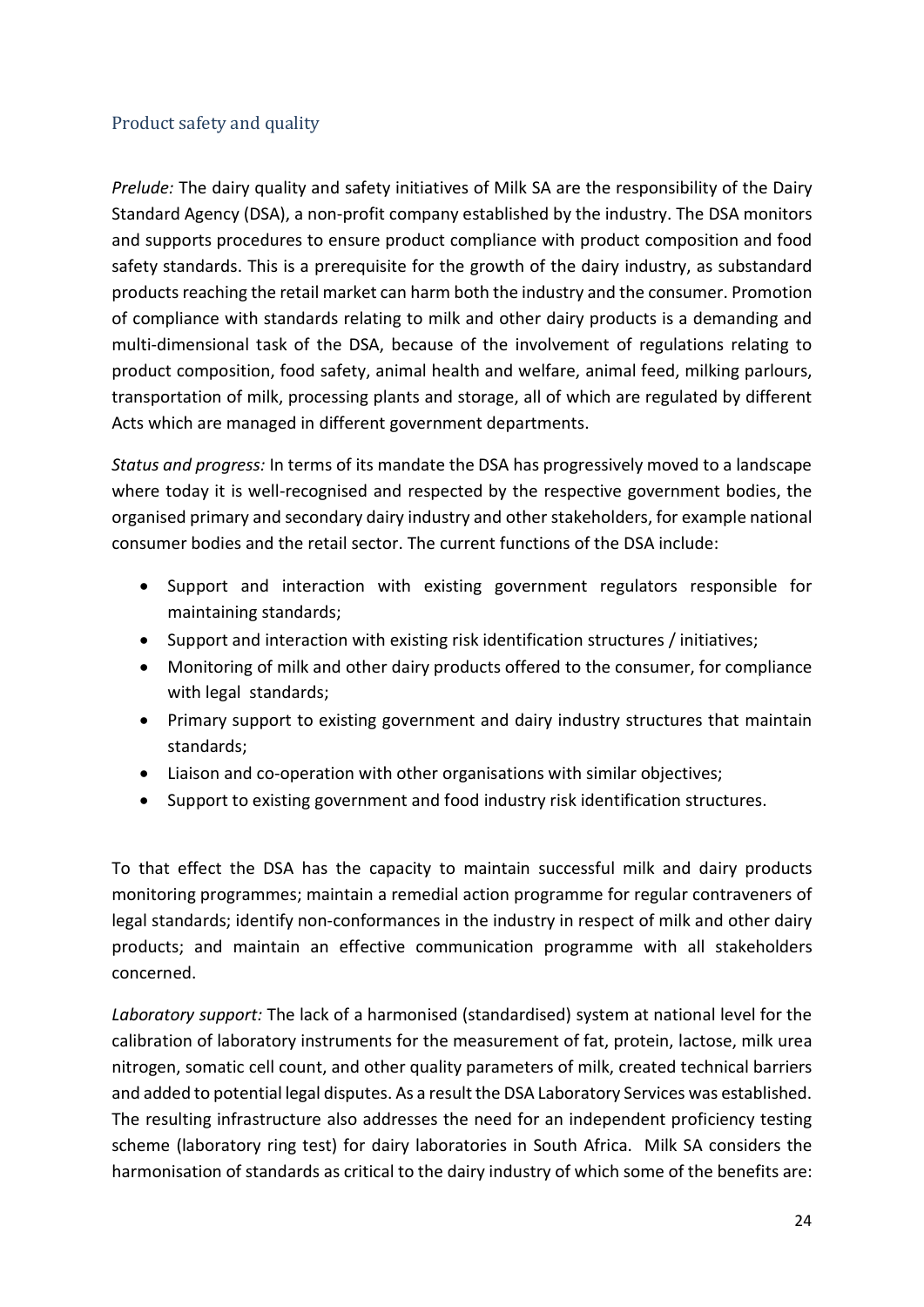- Uniform standards for the calibration and use of measuring equipment to the benefit of the primary and secondary dairy industry;
- Improved reliability of test results obtained from individual in house laboratories;
- Comparative test results from external test laboratories;
- Test results to support research and development as well as statistical data used during herd health management programs;
- Mitigation of disputes between milk producers and milk buyers as a result of payment on quality parameters of milk from the use of calibrated equipment using harmonised standards.

Expansion to the services and tests provided by the DSA are continuously evaluated to provide a more comprehensive service to the industry. To that effect methods of analysis need to be developed or compared, a recent example being a comparison of methods to determine antibiotic and other residues in milk: A variety of commercial kits are used by milk buyers and external laboratories in the industry for detecting antibiotic residues in milk during milk reception. Most of these kits provide qualitative data, indicating the presence or absence of such residues without being able to specify/identify the type of antimicrobial compound(s). A newer testing system, the AOAC approved Randox methods, is able to detect and identify a wide range of antibiotic residues and antimicrobial substances. A project was therefore registered<sup>42</sup> to compare the results of the Randox system with the generally applied methods used in the industry, amongst others the Copan Milk test. In addition, other methods are standardized from time to time to be used by the industry.

The quality of milk country wide has recently been affected by the condition known as flocculation/gelation, which is associated with coagulation of milk protein. In raw milk the destabilisation of the milk protein results in coagulation with the alizarol alcohol platform test, which is referred to as flocculation. This may be caused by a variety of factors, including probably acid production by bacteria, mastitis which causes the pH of the milk to increase, bacterial enzymes produced by psychrotrophic bacteria due to unhygienic practices, low urea-nitrogen and/or too low or too high levels of calcium, phosphates and citrate in the feed of the cows. In Ultra-High-Temperature (UHT) milk the type of coagulation is referred to as gelation which affects shelf life, and occurs when the milk protein becomes destabilized during storage as a result of residual intrinsic milk enzymes such as plasmin; residual psychrotrophic bacterial enzymes; or proteolytic enzymes from Bacillus contaminants in the processing factory. A research project has been run over five years, the results of which have been summarized<sup>43</sup> and is available from the Milk SA office.

## Animal care

Prelude: Although animal care in the DSF criteria is only defined in the context of welfare, health and production are also components of animal care, with all components having an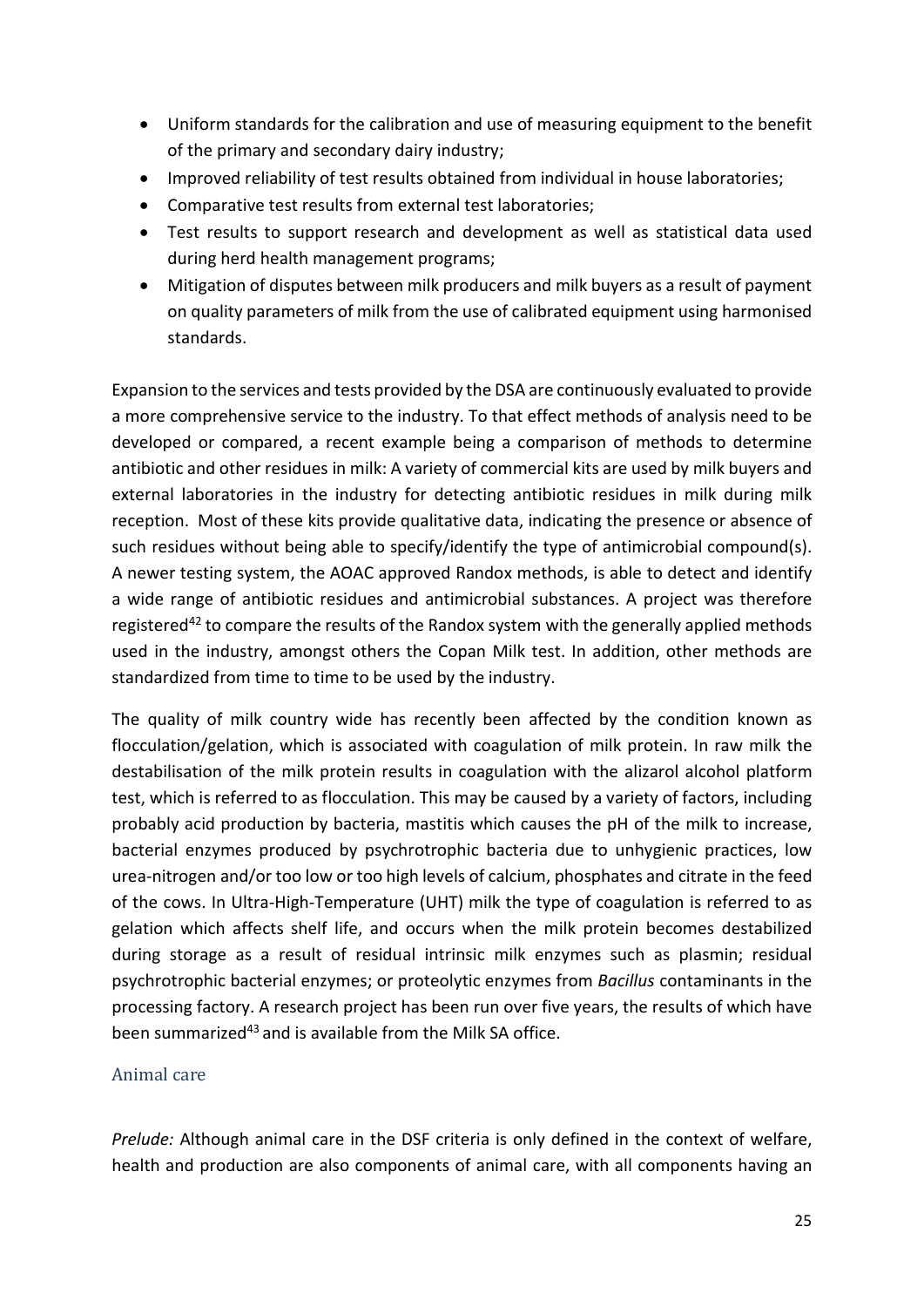effect on one another. Whereas health and production are well understood, what people interpret to be acceptable animal welfare can be influenced by many factors including personal values, religion, nationality, gender, previous experiences, age, socio-economic status, etc. From a scientific<sup>44</sup> and farmer perspective, however, an animal is in a good state of welfare if it is healthy, comfortable, well nourished, safe, relatively able to express its innate behaviour, and is not suffering from negative states such as pain, fear and distress. Good animal welfare requires amongst other disease prevention and veterinary treatment, appropriate shelter, management, nutrition, humane handling, transport and eventually, humane slaughter. For farmers, the interaction between the three components of animal care is recognisable through the following<sup>45</sup>:

- A realization that there is a critical relationship between animal health and welfare.
- The recognized "five freedoms" provide valuable guidance in animal welfare management (these are: freedom from hunger, thirst and malnutrition; freedom from fear and distress; freedom from physical and thermal discomfort; freedom from pain, injury and disease; and freedom to express relatively normal patterns of behaviour).
- The use of animals carries with it a duty to ensure the welfare of such animals to the greatest extent practically possible.
- Improvements in farm animal (livestock) care can often improve productivity and lead to economic benefits.

Developments: The dairy industry is committed to implementation of best practices to ensure animal welfare based on scientific evidence. As member of the IDF and by consulting the IDF's Guide to Good Animal Welfare in Dairy Production<sup>46</sup> and the SABS SANS 1694 guide for dairy cattle welfare<sup>47</sup>, the DSA with the assistance of Milk SA, the Milk Producers Organisation (MPO), South African Milk Processors Organisation (Sampro) and other stakeholders developed auditable criteria to measure compliance with relevant animal welfare standards at the milk production level. The purpose of this outcome based on driven auditable and assessment criteria is to assist farmers in the process of identification of risk areas, to evaluate the risks, and to implement management practices which can improve welfare. The audit programme has been successfully tested and should be in operation in 2022.

Animal health research programmes in South Africa are currently running to control and prevent mastitis, liver fluke, hoof health and facial eczema. A summary of progress in both mastitis<sup>48</sup> and liver fluke<sup>49</sup> research is available from the Milk SA office. The focus where possible is on prevention and alternative treatments to limit the use of antibiotics and drugs. New developments include mRNA-based vaccine possibilities for brucellosis in association with the other livestock organisations, cryptosporidiosis in calves, and selection for functional traits such as disease resistance through genomic testing<sup>50</sup>.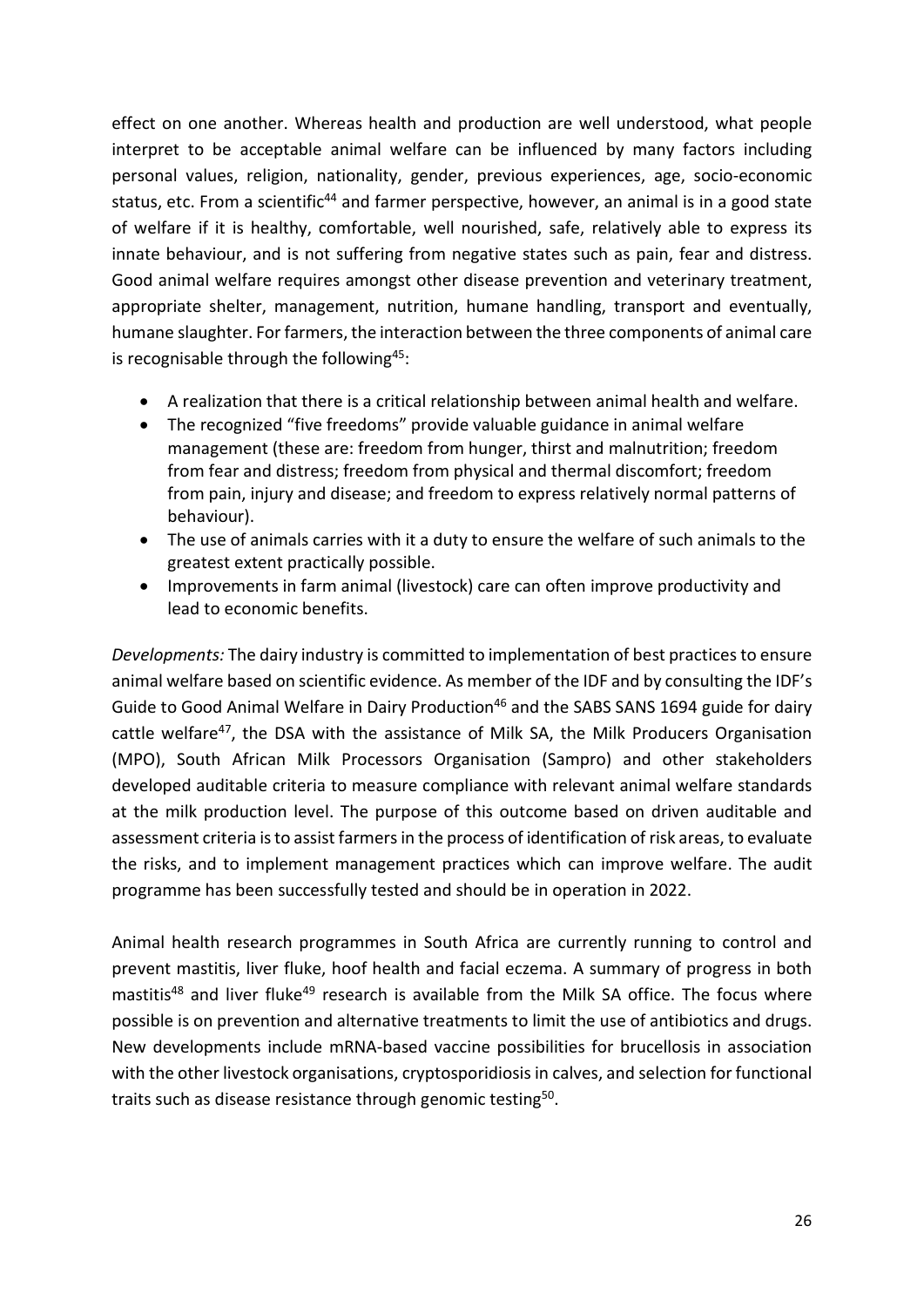In animal production new developments include selection of more drought resistant forages, alternatives to rye grass such as plantain, alternatives to grain in supplements, a SA forage index for cows, and reasons for the autumn slump in milk production.

# 3. Concluding remarks

The South African Dairy Industry has recorded significant progress in most of the sustainability goals as defined in the Dairy Declaration of Rotterdam and the Dairy Sustainability Framework, particularly as it applies to the environment. It should be recognised that this is an endeavour which requires continuous attention through research, monitoring and training, and ultimately adoption by all role players across the dairy value-chain in the country. Several programmes, which are either existing or in various phases of development, and which align to the aforementioned sustainability goals, have therefore been documented. The report should be viewed as dynamic and will be updated regularly to reflect changes in the industry as new information becomes available and progress is made in related initiatives. A summary of sustainability activities and responsible projects is also provided in the accompanying Addendum.

# References

- 1. FAO-IDF, 2016. The Dairy Declaration of Rotterdam. The dairy community accepts sustainability challenge. FAO, Rome and IDF Brussels.
- 2. United Nations, 2016. The 2030 Agenda for Sustainable Development. UNSSC Knowledge Centre for Sustainable Development, Bonn, www.unssc.org.
- 3. DSF, 2009. The Dairy Sustainability Framework. Programme of the Global Dairy Agenda for Action. GDAA, www.dairysustainabilityframework.org. GFAR, FAO, Rome
- 4. Research Report, 2016. Towards development of a GHG emissions baseline for the Agriculture, Forestry and Other Land Use (AFOLU) Sector in South Africa. Department of Environmental Affairs, Pretoria.
- 5. Meissner, H.H., Scholtz, M.M & Palmer, A.R., 2013. Sustainability of the South African Livestock Sector towards 2050. Part 1: Worth and impact of the sector. S. Afr. J. Anim. Sci. 43, 283-298.
- 6. Du Toit, C.J.L., Meissner, H.H. & van Niekerk, W.A., 2013. Direct methane and nitrous oxide emissions of South African dairy and beef cattle. S. Afr. J. Anim. Sci. 43, 320–339.
- 7. Moeletsi, M.E., Tongwane, M.I. & Tsubo, M., 2017. Enteric Methane Emissions Estimate for Livestock in South Africa for 1990–2014. Atmosphere 8, 69. doi:10.3390/atmos8050069.
- 8. Allen, M.R., Shine, K.P., Fuglesvedt, J.S. et al., 2018. A solution to the misrepresentations of CO2-equivalent emissions of short-lived climate pollutants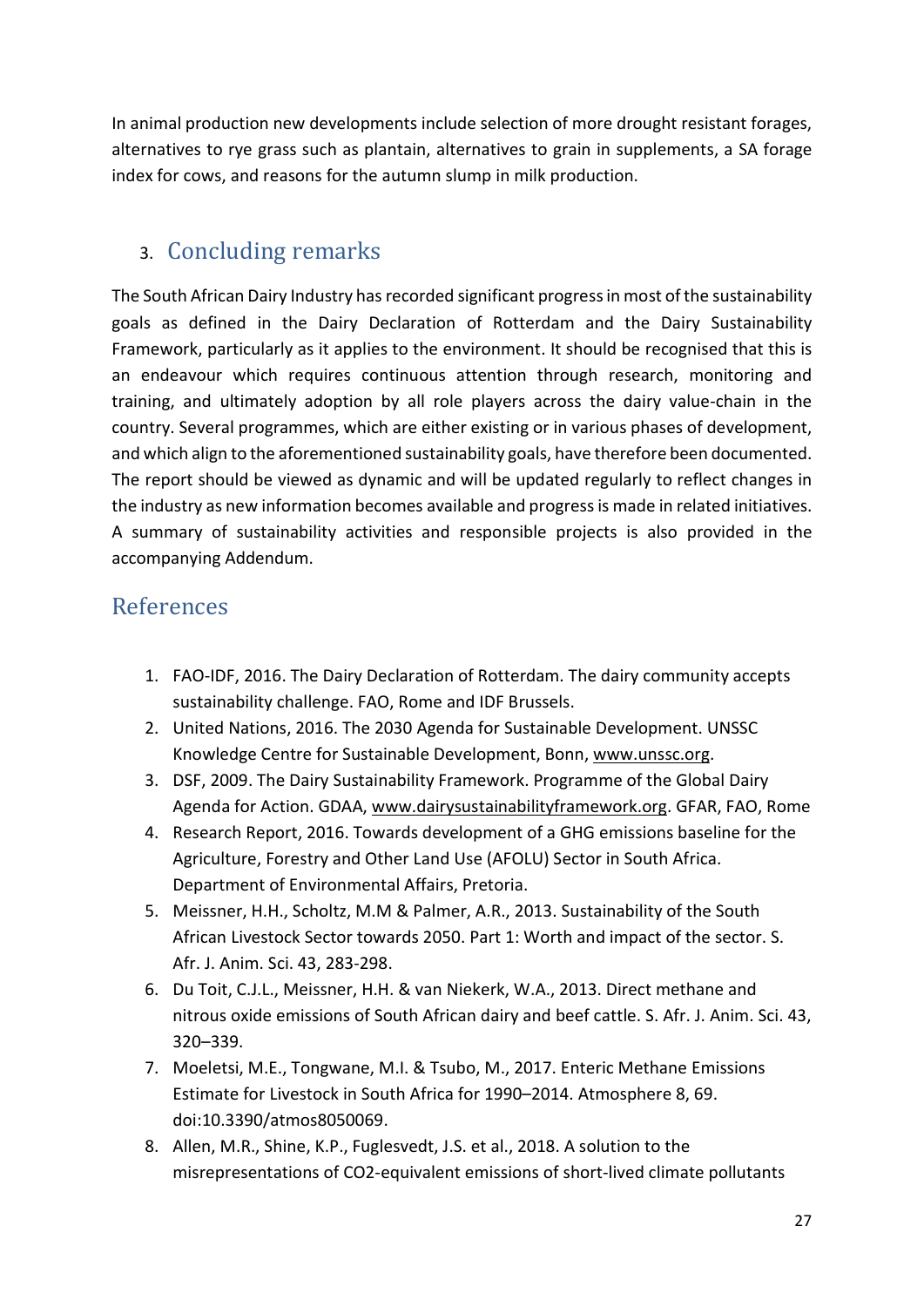under ambitious mitigation. Climate and Atmospheric Science, 1:16 doi:10.1038/s41612-018-0026-8.

- 9. Lynch, J., Cain, M., Pierrehumbert, R., Allen, M. 2020. Demonstrating GWP: a means of reporting warming-equivalent emissions that captures the contrasting impacts of short- and longlived climate pollutants. Environmental research letters, 15:044023. https://doi.org/10.1088/1748-9326/ab6d7e
- 10. BFAP, 2015: BFAP Baseline. Agricultural outlook 2015-2024. Available at: www.bfap.co.za.]
- 11. Van Dijk, C., 2016. Mechanisation asks for precision dairy farming. The Dairy Mail, November 2016, page 1.
- 12. Galloway, C., Conradie, B. Prozesky, H. & Esler, K., 2018. Opportunities to improve sustainability on commercial pasture-based dairy farms by assessing environmental impact. Agricultural Systems 166, 1–9.
- 13. Smit, H.P.J. et al., 2021. Environmental Impact of Rotationally Grazed Pastures at Different Management Intensities in South Africa. Animals 11, 1214. https://doi.org/10.3390/ani11051214.
- 14. Chen, S. et al. Proc. Natl Acad. Sci. USA 115, 4027–4032 (2018).
- 15. Global Commission on the Economy and Climate Better Growth, Better Climate: The New Climate Economy Report (New Climate Economy, 2014); https://go.nature.com/2B5xSEf.
- 16. Nkonya, E., Mirzabaev, A. & von Braun, J. Economics of Land Degradation and Improvement – A Global Assessment for Sustainable Development (Springer, Cham, 2016)].
- 17. West, T. O. & Post, W. M. 2002 Soil organic carbon sequestration rates by tillage and crop rotation: a global data analysis. Soil Sci. Soc. Am. J. 66, 1930–1946.
- 18. Swanepoel, P. A., Habig, J., du Preez, C.C., Snyman, H.A. & Botha, P.R., 2016. Tillage effects, soil quality and production potential of kikuyu–ryegrass pastures in South Africa. Grass and Forage Science, doi: 10.1111/gfs.12241.
- 19. Swanepoel, P.A. 2021. Impact of fertilizer application rates on soil health and pasture yield. US. Project supported by Milk SA, Pretoria.
- 20. Rattan, L., 2008. Carbon sequestration. Phil. Trans. R. Soc. B 363, 815–830.
- 21. Swanepoel, P.A., Hinck, S. & Phohlo, P., 2019. The impact of fertiliser application rates on soil health and pasture yield in the Eastern Cape, South Africa. US project supported by Milk SA. Pretoria.
- 22. Angst, G., Mueller, C.W., Prater, I., Angst, Š., Frouzz, J., Jilková, V., Peterse, F. & Nierop, K.G.J., 2019. Earthworms act as biochemical reactors to convert labile plant compounds into stabilized soil microbial necromass. Communications Biology 2, Article 441.
- 23. Otto, F.E. 2019. fritz@makariosagri.co.za. Pers. Comm.
- 24. FAO, 2013. Food Wastage Footprint: Impacts on Natural Resources, Summary Report, Rome.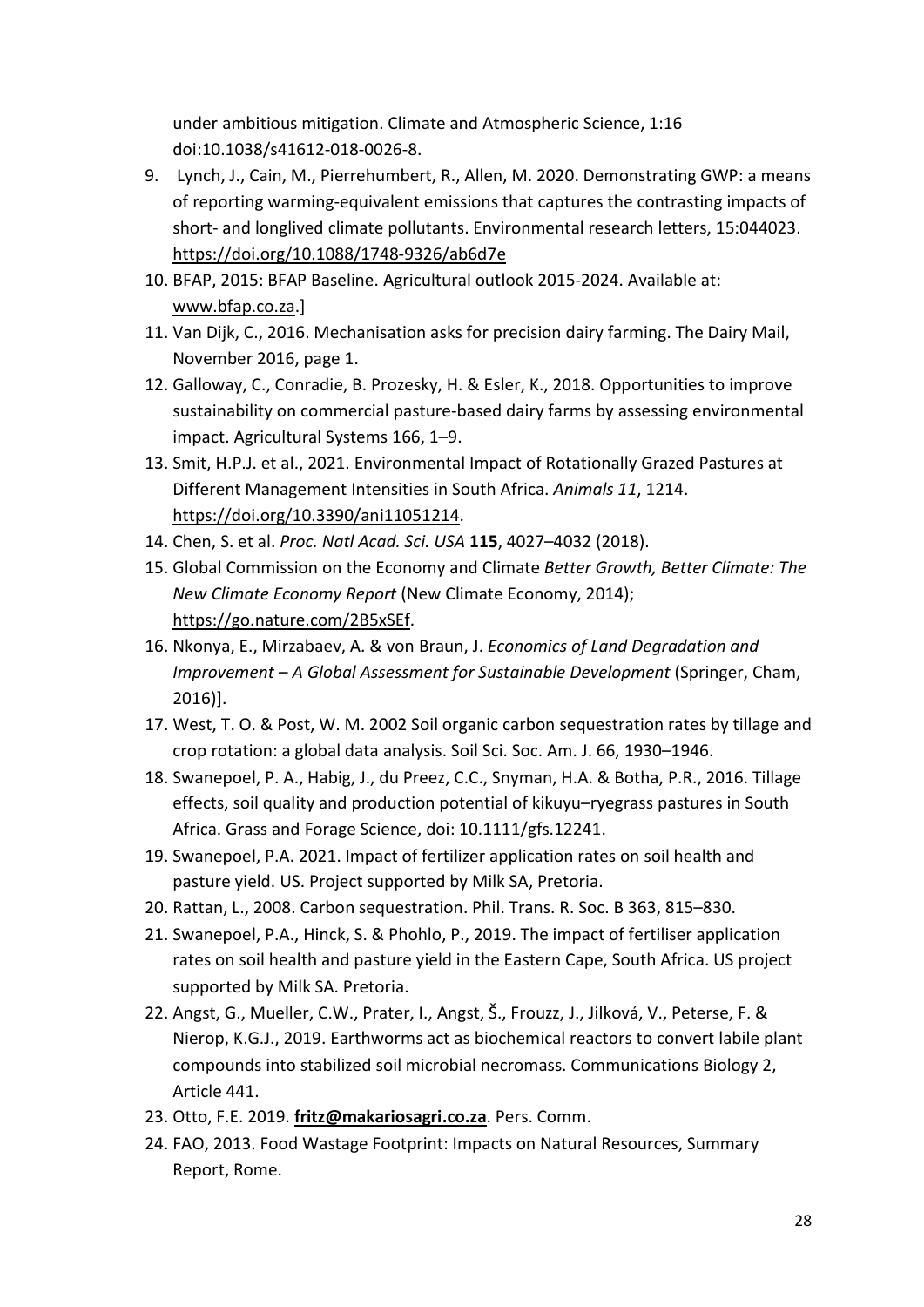- 25. Dairy Industry water stewardship working group kicks off., 2019. Milk Essay 11 (1), January-February 2019, Item 6.
- 26. Bredin, I., Dabrowski, J., Brown, M. & Viljoen, S., 2019. Buffer zones for wetlands and rivers in the dairy sector  $-$  A case study to determine best practice guidelines for improved wetland and river management. Project by Institute of Natural Resources, Confluent Environmental and WWF-SA, and funded by Milk SA, Pretoria.
- 27. Truter, W., Sehoole ,O., Murphy, M., Fessehazion, M., Annandale, J., Jarmain, C., Dlamini, M. & Everson, C., 2016. IRRIGATION GUIDELINES FOR MIXED PASTURES AND LUCERNE. WRC Report No. TT 697/16, December 2016.
- 28. Blignaut, J.N. & Reinecke, R. 2021. A systems dynamic approach to incorporate environmental indicators into economic outcomes of dairy production systems in SA. An Asset Research Project supported by Milk SA, Pretoria.
- 29. Government of South Africa, 2015. National Biodiversity Strategy and Action Plan, Department of Environmental Affairs, Pretoria.
- 30. Duru, M., Therond, O., Martin, G., Martin-Clouaire, R., Magne, M-A., Justes, E., Journet, E-P., Aubertot, J-N., Savary, S., Bergez, J-E. & Sarthou, J.P., 2015. How to implement biodiversity-based agriculture to enhance ecosystem services: a review. Agron. Sustain. Dev. 35: 1259-1281.
- 31. Erisman, J.W., van Eekeren, N., de Wit, J., Koopmans, C., Cuijpers, W., Oerlemans, N. & Koks, B.J., 2016. Agriculture and biodiversity: a better balance benefits both. AIMS Agriculture and Food 1(2): 157-174.
- 32. Joubert, R. & van Marle Köster, E., 2015. Dairy Genomics Programme (DGP). Responsible institution University of Pretoria co-ordinating various stakeholders in the dairy industry. Project funded by the Technology Innovation Agency, Pretoria.
- 33. Consumer Education Project of Milk SA., 2014. Rediscover Dairy. Dairy CEP info@dairy.co.za.
- 34. Kraamwinkel, A., 2020. A desktop study to report the situation in all of the Sub-Saharan countries with regard to essential market information. A Milk SA project, Pretoria.
- 35. Rust, J., 2020. Project report ECDA and personal communication.
- 36. Labour Relations Act, No 66 of 1995. (www.gov.za/documents/download.php?f=70985)
- 37. Employment Equity Act, No 55 of 1998 (www.labour.gov.za/... / legislation / acts / employment-equity /employment-e)
- 38. Basic Conditions of Employment Act, No 75 of 1997 (www . acts .co.za / basicconditions-of-employment-act -1997)
- 39. Skills Development Act, No 97 of 1998. (www.gov.za/documents/download.php?f=70755)
- 40. Compensation for Occupational Injuries and Diseases Act, No 130 of 1993. ( www.labour.gov.za/.../ acts /.../compensation-for-occupational injuries-anddiseases- act)